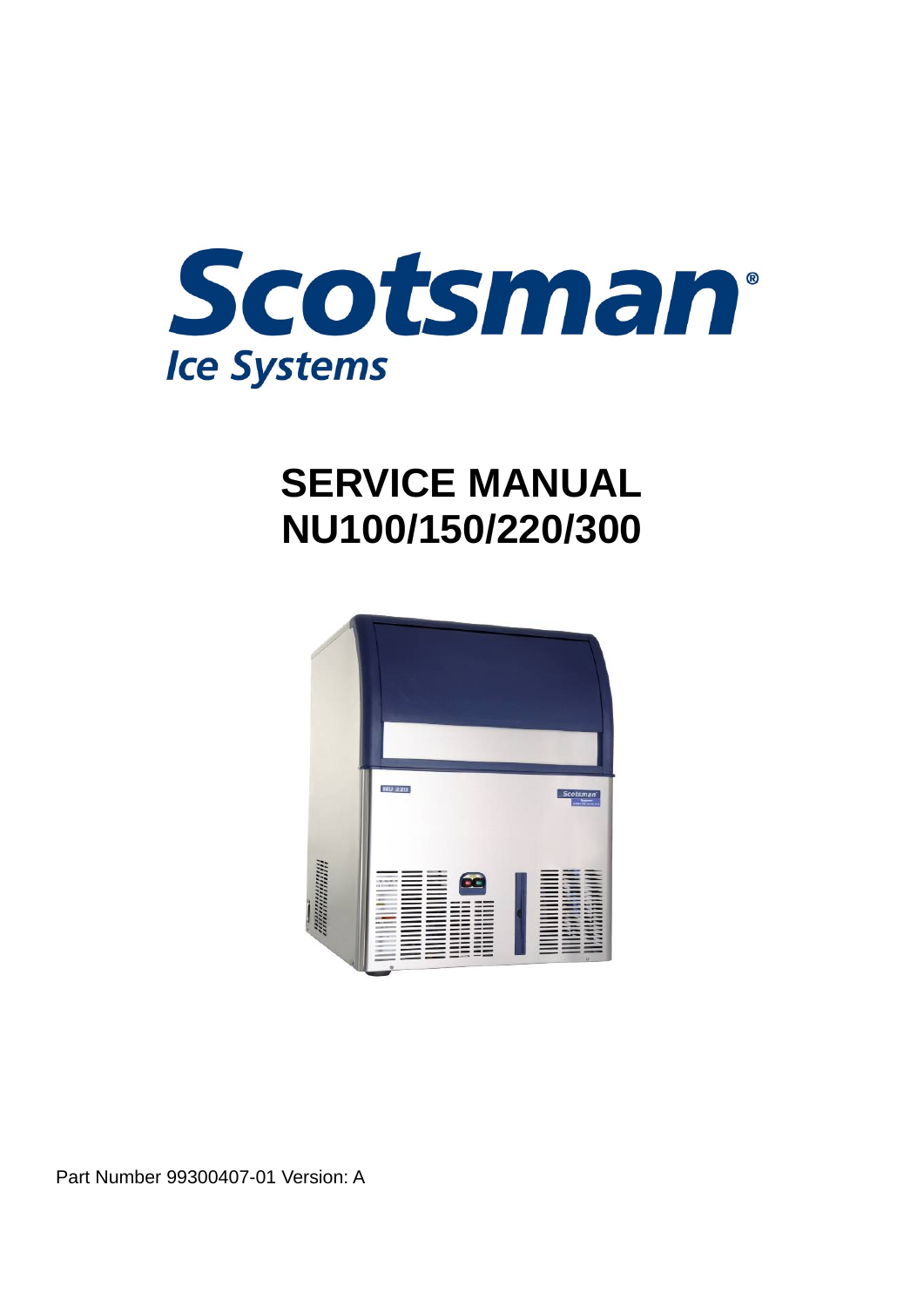#### **NU Undercounter Ice Machine Service Manual NU Understand Table of Contents**

| <b>Tables of Content</b>                      | Page           |
|-----------------------------------------------|----------------|
|                                               |                |
| How to use this manual                        | $\overline{2}$ |
| Model and serial number                       | $\overline{2}$ |
|                                               |                |
| Specifications                                | $3 - 7$        |
|                                               |                |
| Overview and installation                     | 8              |
| Safety instructions                           | 8              |
| Position and level adjustment                 | 8              |
| Water supply and drainage connection          | 9              |
| Power supply connection                       | 9              |
| Final check list                              | 10             |
|                                               |                |
| Start-up                                      | 11             |
| Operating check                               | 12             |
| Ice machine adjustments                       | 13             |
|                                               |                |
| How the ice maker works                       | 14             |
| Freezing cycle                                | $14 - 15$      |
| Harvest cycle                                 | $16 - 17$      |
|                                               |                |
| <b>Components Description</b>                 | 18-20          |
|                                               |                |
| Wiring diagram                                | 21             |
|                                               |                |
| Trouble shooting table                        | 22-23          |
|                                               |                |
| <b>MAINTENANCE &amp; CLEANING INSTRUCTION</b> | 24             |
| Summary                                       | 24             |
| Maintenance of refrigeration system           | 24             |
| Water system cleaning                         | 24-25          |
| <b>Winterizing Procedures</b>                 | 25             |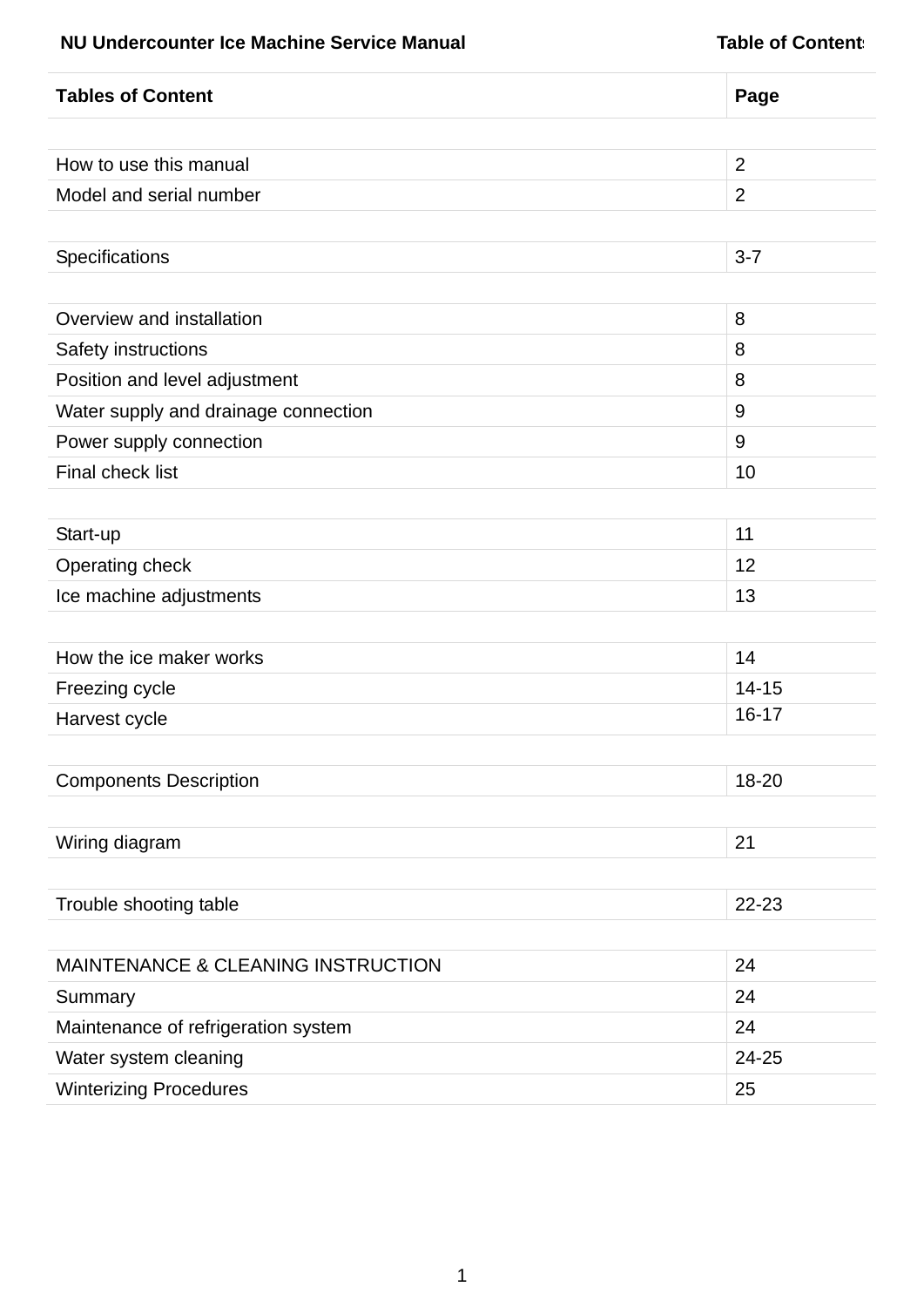#### **NU** Undercounter Ice Machine Service Manual **How to** use this manua

### **How to Use this manual**

This manual is provided as an aid to the service technician in installation, operation, and maintenance of the ice machines. This manual can also assist the service technician to troubleshoot and diagnose most of the problems that may occur with the machine.

Most aspects of the NU Series machines are covered in this manual, however, if you encounter any conditions not addressed herein, please contact the Scotsman Technical Service Department for assistance. You can contact the Scotsman Technical Services Department in the following ways:

Scotsman Ice systems (Shanghai) Co.LTD Room 2503, Building NO.2, NO.20 of Xu Hong Middle Road, Xuhui District, Shanghai, China

Telephone Numbers: +86 21 61313200 Service hotline: +86 400 630 0076 service@scotsman-china.com www.scotsman-china.com

NU series service part list is provided separately with this manual.

### **Model and Serial Number Model Numbers**



#### **Serial numbers**



The serial number includes 12 numbers; the front 2 letters are the series name, the next 2 numbers are referring to the year the machine was manufactured, then the 2 month codes, the final six numbers are the serial identifier.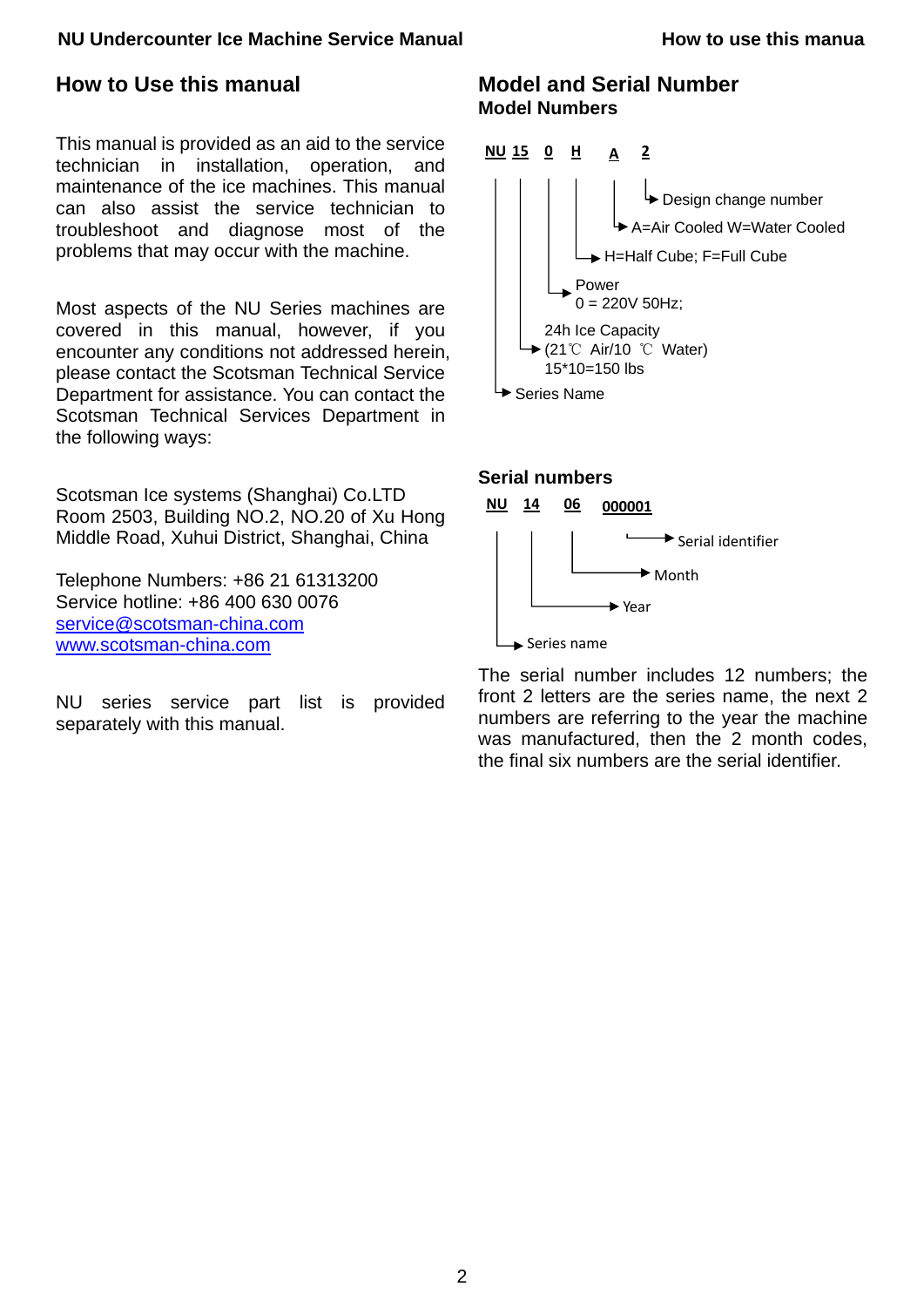## **NU100/150 Specification**



#### Water Temperature **NU100**

|                 | .                               |                 |              |              |                                 |                               |
|-----------------|---------------------------------|-----------------|--------------|--------------|---------------------------------|-------------------------------|
|                 |                                 | $50^\circ$      | $60^\circ$   | $70^{\circ}$ | $\frac{90^{\circ}}{32^{\circ}}$ |                               |
|                 | $\rm ^{\circ}C$                 | $10^{\circ}$    | $15^{\circ}$ | 21°          |                                 |                               |
| Air Temperature | $\frac{50^{\circ}}{10^{\circ}}$ | 121             |              |              |                                 | lbs                           |
|                 |                                 | 55              |              |              |                                 | <u>kg</u>                     |
|                 | $70^\circ$                      | $\frac{99}{45}$ |              |              |                                 |                               |
|                 | $21^{\circ}$                    |                 |              |              |                                 | lbs<br>kg<br>lbs<br>kg<br>lbs |
|                 | $\frac{90^{\circ}}{32^{\circ}}$ |                 |              | 70.4         |                                 |                               |
|                 |                                 |                 |              | 32           |                                 |                               |
|                 | $100^\circ$                     |                 |              |              | 59.4                            |                               |
|                 | $38^\circ$                      |                 |              |              | 27                              | kg                            |

Water Temperature

|                 | <b>NU150</b>    |                |              |              |                                 |           |
|-----------------|-----------------|----------------|--------------|--------------|---------------------------------|-----------|
|                 | F               |                | $60^\circ$   | $70^{\circ}$ | $\frac{90^{\circ}}{32^{\circ}}$ |           |
|                 | $\rm ^{\circ}C$ | $50^\circ$ 10° | $15^{\circ}$ | 21°          |                                 |           |
| Air Temperature | $50^\circ$      | 176            |              |              |                                 | Ibs       |
|                 | $10^{\circ}$    | 80             |              |              |                                 | kg<br>Ibs |
|                 | $70^\circ$      | 150            |              |              |                                 |           |
|                 | $21^{\circ}$    | 68             |              |              |                                 | kg        |
|                 | $90^\circ$      |                |              | 106          |                                 | lbs       |
|                 | $32^\circ$      |                |              | 48           |                                 | <u>kg</u> |
|                 | $100^\circ$     |                |              |              |                                 | Ibs       |
|                 | $38^\circ$      |                |              |              | 88<br>40                        | kg        |

| <b>MODEL</b>   | Condenser  | Minimum<br>Circuit | Fuse | Water<br>Consumption<br>(Gal)   | Power<br>Consumption<br>(KWH) | Size mm              | <b>Net</b><br>Weight |
|----------------|------------|--------------------|------|---------------------------------|-------------------------------|----------------------|----------------------|
|                |            | Ampacity<br>(A)    | (A)  | 32℃ Air/21℃ Water<br>100lbs Ice |                               | (Width*Depth*Height) | (kg)                 |
| <b>NU100*A</b> | Air Cooled | 3.5                | 10   | 32                              | 12.6                          | 600*610*770          | 50                   |
| <b>NU150*A</b> | Air Cooled |                    | 10   | 20                              | 8.5                           | 600*610*770          | 50                   |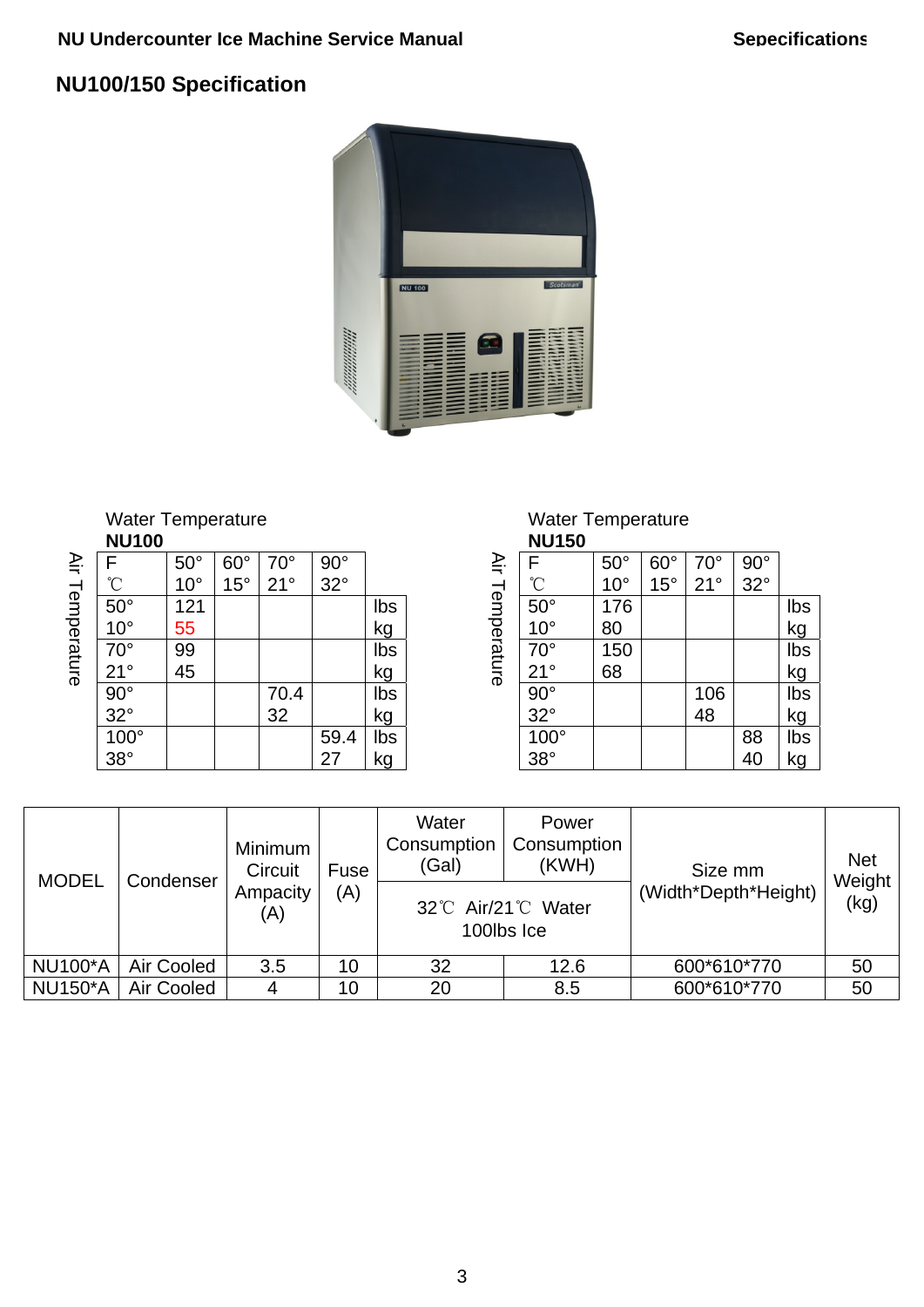## **NU100/150 Size**

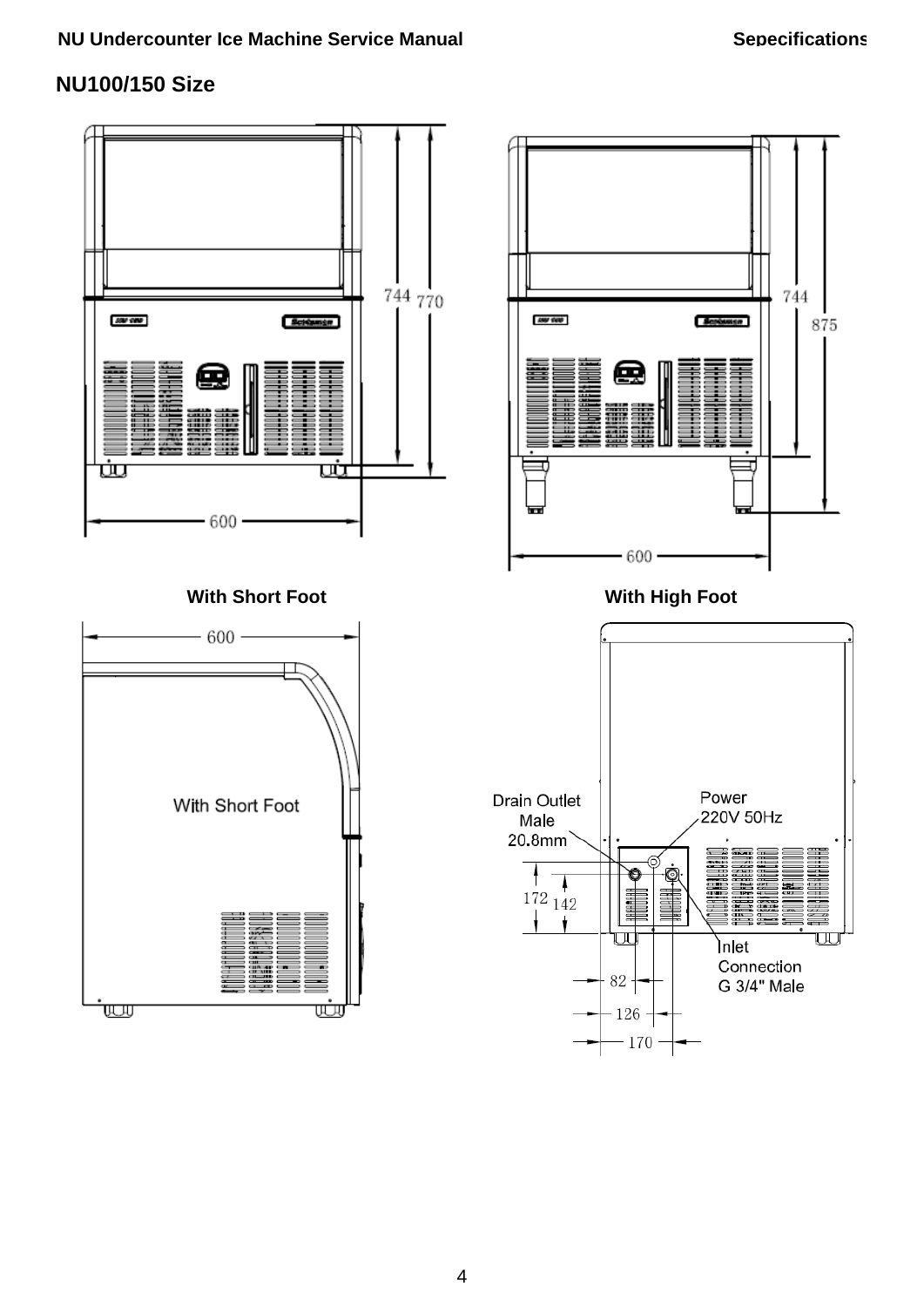## **NU220/300 Specification**



Water Temperature **NU220** 

|                 | $\,{}^{\circ}\!F$                | $50^\circ$   | $60^\circ$   | $70^{\circ}$ | $90^\circ$ |           |
|-----------------|----------------------------------|--------------|--------------|--------------|------------|-----------|
| Air Temperature | $\rm ^{\circ}C$                  | $10^{\circ}$ | $15^{\circ}$ | $21^{\circ}$ | $32^\circ$ |           |
|                 | $\frac{50^{\circ}}{10^{\circ}}$  | 242          |              |              |            | Ibs       |
|                 |                                  | 110          |              |              |            | <u>kg</u> |
|                 | $70^\circ$                       | 220          |              |              |            | Ibs       |
|                 | $21^{\circ}$                     | 100          |              |              |            | <u>kg</u> |
|                 | $90^\circ$                       |              |              | 154          |            | Ibs       |
|                 | $32^\circ$                       |              |              | 70           |            | <u>kg</u> |
|                 | $\frac{100^{\circ}}{38^{\circ}}$ |              |              |              | 132        | Ibs       |
|                 |                                  |              |              |              | 60         | kg        |

**NU300**  Air Temperature Air Temperature  $\sqrt[8]{15}$  50° 60° 70° 90° °C | 10° | 15° | 21° | 32° 50° 308 lbs<br>10° 140 kg 140 kg 70° 293<br>21° 133 kg 133 90° 220 lbs 32° 100 kg 100° | | | | | 180 lbs  $38^\circ$  | | | | | 82 | kg

Water Temperature

| <b>MODEL</b>   | Condenser  | Minimum<br>Circuit<br>Fuse |     | Water<br>Power<br>Consumption<br>Consumption<br>(Gal)<br>(KWH) |            | Size mm<br>(Width*            | <b>Net</b><br>Weight |
|----------------|------------|----------------------------|-----|----------------------------------------------------------------|------------|-------------------------------|----------------------|
|                |            | Ampacity<br>(A)            | (A) | 32℃ Air/21℃ Water                                              | 100lbs Ice | Depth <sup>*</sup><br>Height) | (kg)                 |
| <b>NU220*A</b> | Air Cooled | 4.5                        | 10  | 19                                                             | 9          | 650*690*870                   | 65                   |
| <b>NU300*A</b> | Air Cooled | 5                          | 10  | 19                                                             | 8          | 650*690*1004                  | 65                   |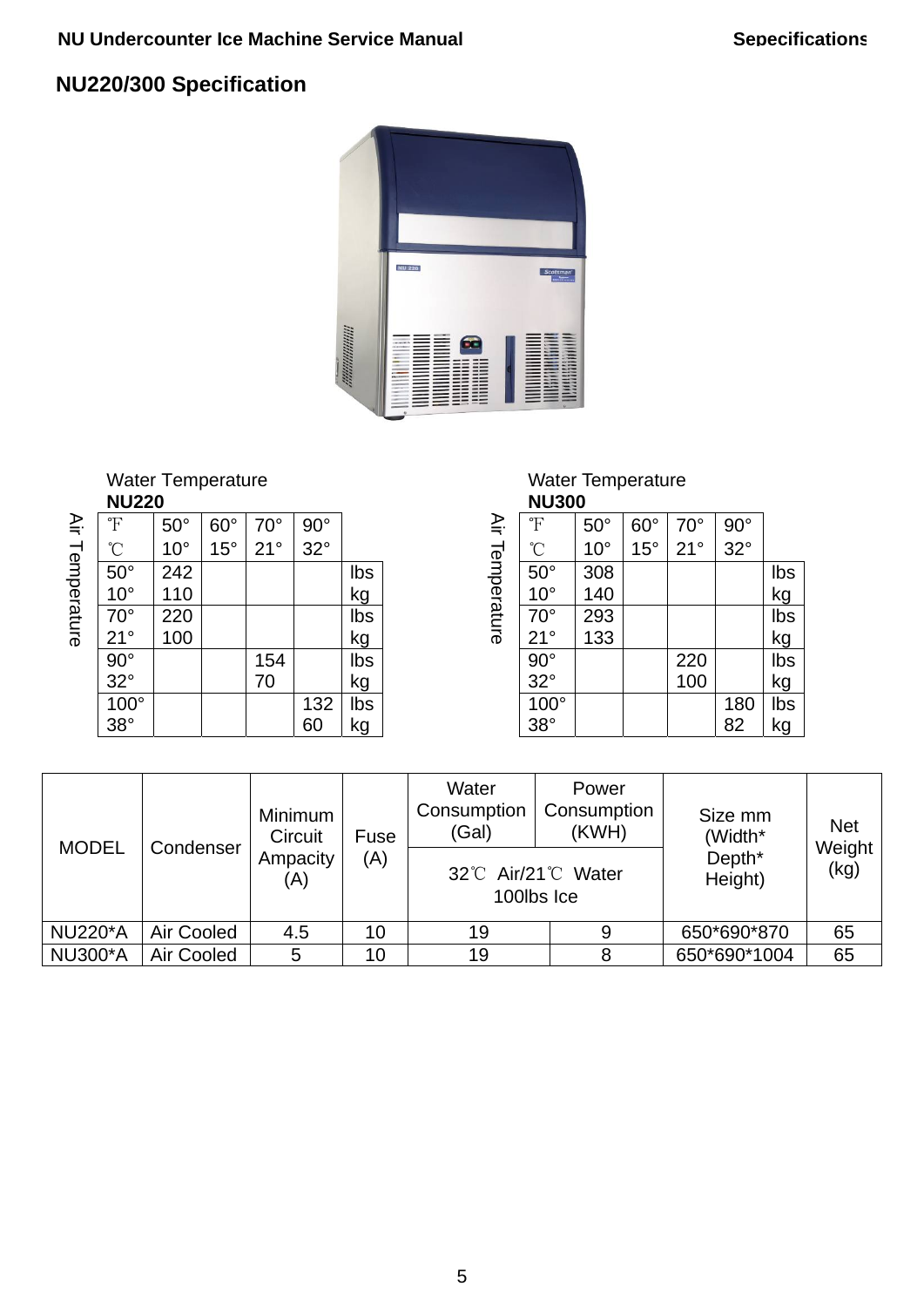#### **NU Undercounter Ice Machine Service Manual** *Specifications* Specifications

## **NU220 Size**



**BACK VIEW** 

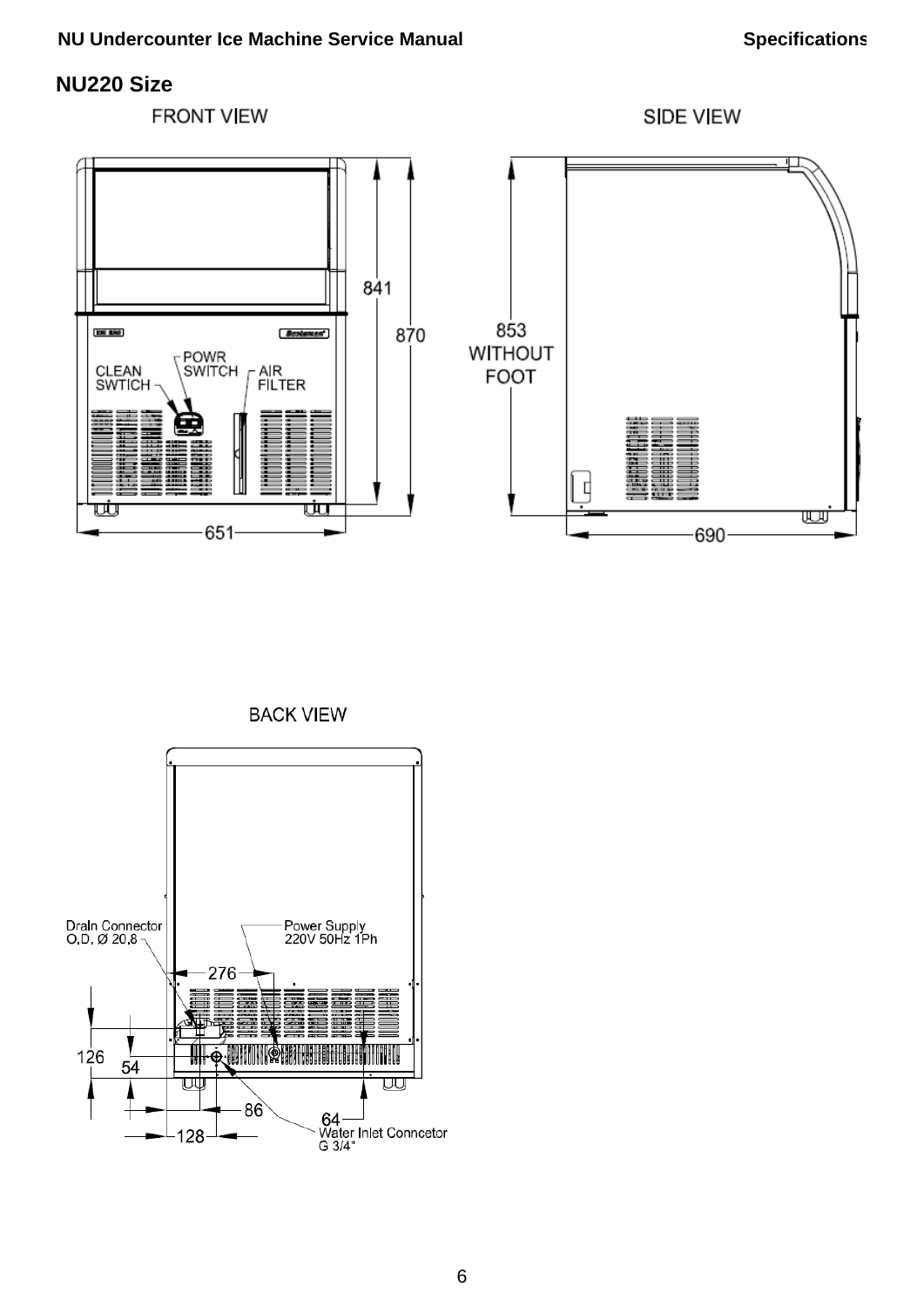## **NU300 Size**



**BACK VIEW** 

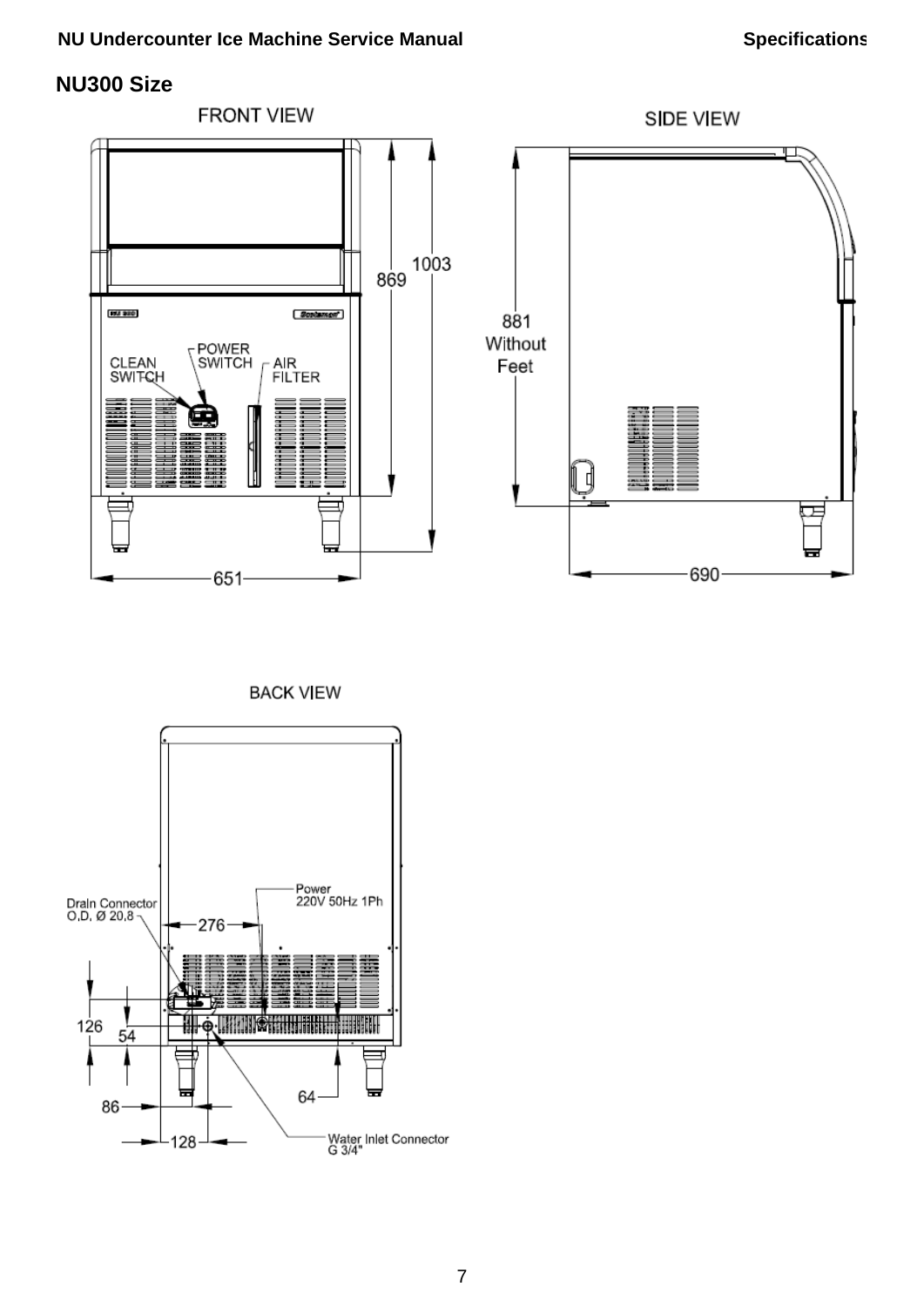#### **NU Undercounter Ice Machine Service Manual Overview and Installation**

### **Overview and installation**

This manual is provided the instruction in installation, start-up, operation, maintenance, cleaning and each operation procedure for Scotsman NU series ice machine.

#### **Safety instruction**

In order to ensure the machine working normally in long term, please read the manual carefully and implement strictly before installation. The producer is not responsible for any damage or body injury due to ignoring the safety instructions. If there is any doubt, please contact the local dealer.

#### **Installation requirements**

Please ensure the following items are met during you determining the installation location:

- Power source: the power switch for the ice machine should be hand reachable, ensure that the power supply reliable grounded.
- Water supply: the water supply switch should be hand reachable.

Water drain: be sure that the drain pipe has 3cm drop per meter.

#### **Note**:

In order to avoid any infection on the user, the water for making ice should be the potable water. If needs, please install water filter or water processor.

In order to reach its high performance and ensure its durability, please pay attention to the following items:

| <b>Operating parameters</b>                                 | Lowest   | <b>Highest</b> |
|-------------------------------------------------------------|----------|----------------|
| Ambient temperature                                         | 10C      | 40C            |
|                                                             | (50F)    | (100F)         |
| Water inlet temperature                                     | 5C (40F) | 35C(90F)       |
|                                                             | 1 bar    | 5 bar          |
| Water inlet pressure                                        | gauge    | gauge          |
| Maximum power supply<br>variation based on the<br>nameplate | $-10%$   | $+10%$         |

#### Orientation and level adjustment

#### **Note**:

This ice machine is only designed for indoor installation. For the loss or damage caused by exceeding the following limited temperature or involved in the security claims, it is beyond the general finite warranty clause of Scotsman producer.

In order to get good ventilation and heat radiation, the distance between the machine and the wall, etc. should be more than 150mm.

Don't hang curtain or pile any goods around the machine to avoid overheat caused by bad ventilation, be sure there is no heat source (such as stove, oven, etc.) around the machine and the working environment of the ice maker should not be over humidity.

Before use, install the four supplied legs into leg acceptor on bottom side of unit base, Level the unit in both the left to right and front to rear directions.

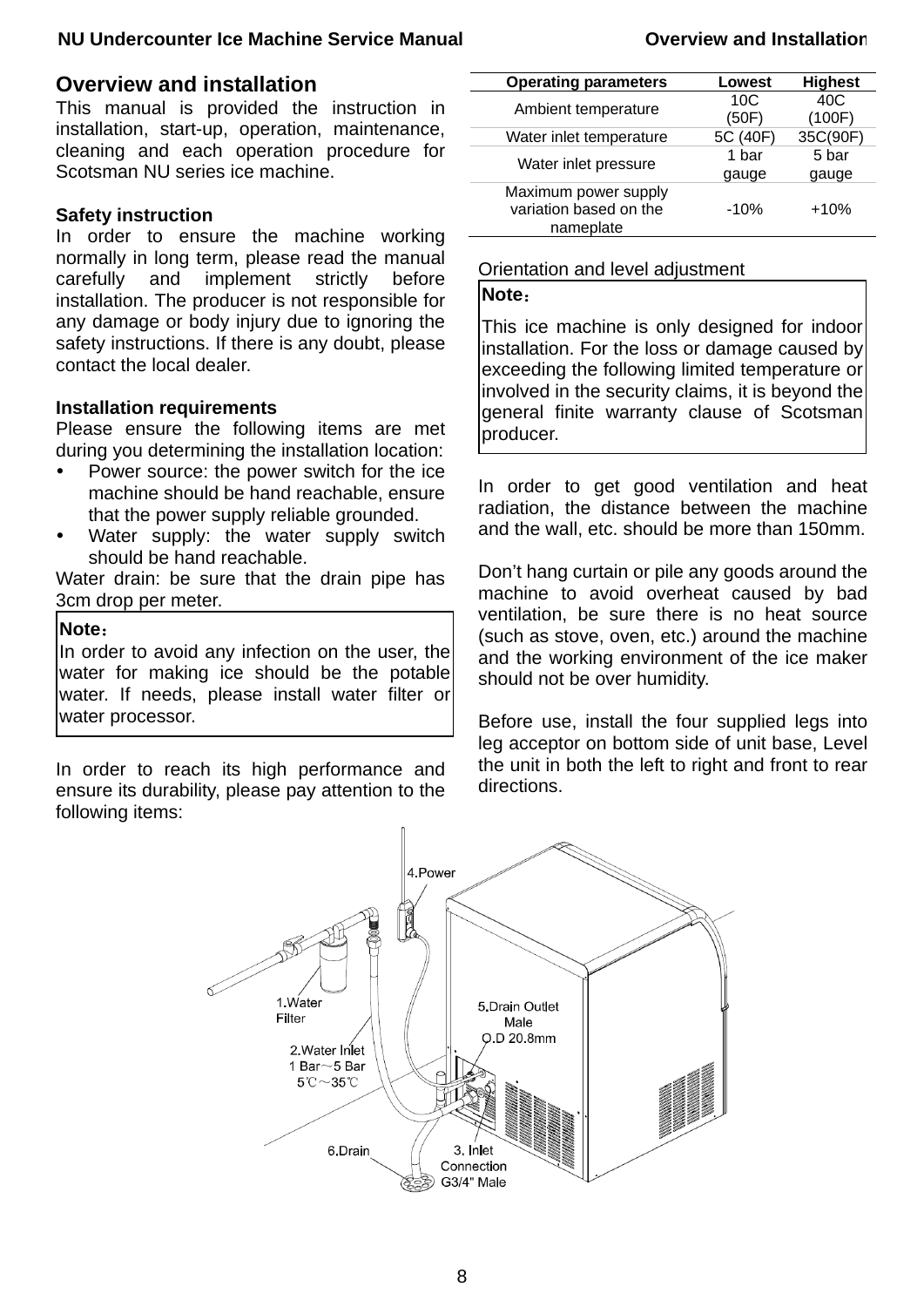### **Water supply and drainage connection**

Choose the ice machine water supply should be considered:

- Water quality requirements: Ice thickness detector cannot work normally in non conductible water; Water containing too many minerals will produce a cloudy like ice and increase water scale accumulation of each part of the water system.
- Enough water pressure : The water pressure should be between 1 to 5 bar. Ice machine cannot work normally if the water pressure is lower than 1 bar (14 psi).

You cannot ignore these three requirements, because water is the key factor in the ice making.

### **Water supply**

Connect the 3/4" male thread connector of water inlet solenoid valve with supply line connector and install a water supply valve in an accessible position between the water supply line and the unit.

If water contains a high level of impurities, it is advisable to install an appropriate water filter or treatment facility.

### **Water Drain**

The recommended drain tube is a plastic or flexible tube with 18 mm (3/4") I.D. which runs to an open sewer.

Note: The water supply and the water drain must installation should conform to the local code. In some case a licensed plumber or a plumbing permit is required.

Note: Ensure the drain pipe has 3 cm drop per meter at least.

## **Electrical Connections**

- See name plate for current requirements to determine wire size to be used for electrical connections.
- All SCOTSMAN ice machines require a solid earth wire. All SCOTSMAN ice machines are supplied from the factory completely pre-wired and require only electrical power connections to the wire cord provided at rear of the unit.
- Make sure that the ice machine is connected to its own circuit and individually fused (see data plate for fuse size).

The maximum allowed voltage variation should not exceed -10% and + 10% of the nameplate rating. Low voltage can cause faulty functioning and may cause serious damage to the overload switch and motor windings.

### **Note:**

All external wiring should conform to national, state and local standards and regulations.

Check consistency between voltage on the line and the ice maker's data plate before connecting the unit (power supply).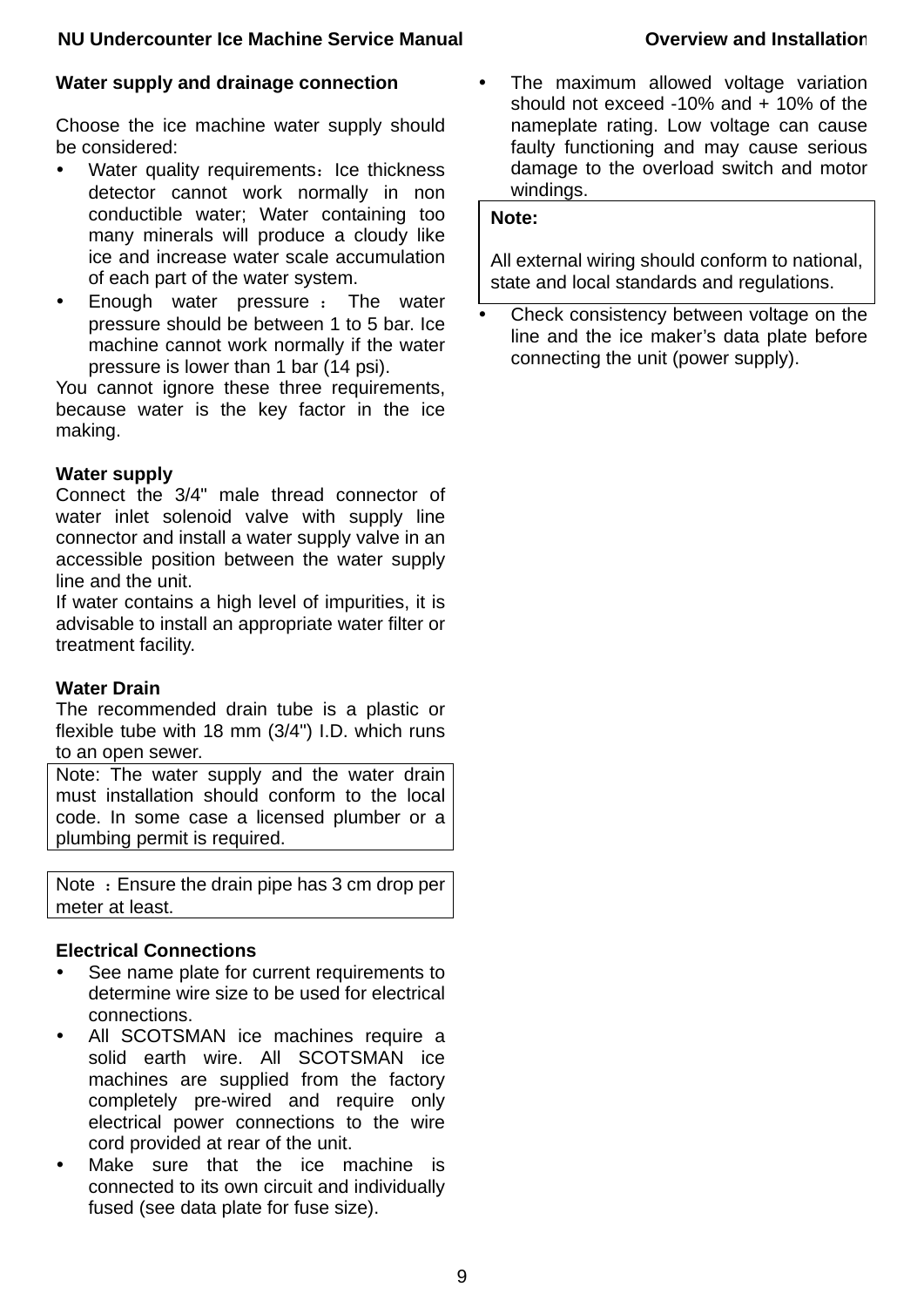#### **NU** Undercounter Ice Machine Service Manual **Final Check List**

#### **Final Check List**

- 1. Is the unit in a room where ambient temperatures are within a Minimum of 10℃ (50℉) even in winter?
- 2. Is there at least a 15 cm (6") clearance around the unit for proper air circulation?
- 3. Is the unit level? (IMPORTANT)
- 4. Have all the electrical and plumbing been connected, and is the water supply valve open?
- 5. Is the power supply voltage in accordance with the nameplate ratings?
- 6. Has the water supply pressure been checked to ensure a water pressure of at least 1 bar (14 psi)?
- 7. Check all refrigerant lines and conduit lines to guard against come-off by vibrations and possible damage.
- 8. Have the bolts holding the compressor been checked to ensure that the compressor is fixed onto the mounting base?
- 9. Have the ice bin and cabinet been wiped clean?
- 10. Has the user been given the Manual and been instructed on the importance of periodic maintenance checks?
- 11. Has the manufacturer's registration card been filled in properly? Check for correct model and serial number according to the serial plate and mail the registration card to the factory.
- 12. Has the user been given the name and the phone number of the authorized SCOTSMAN Service Agent?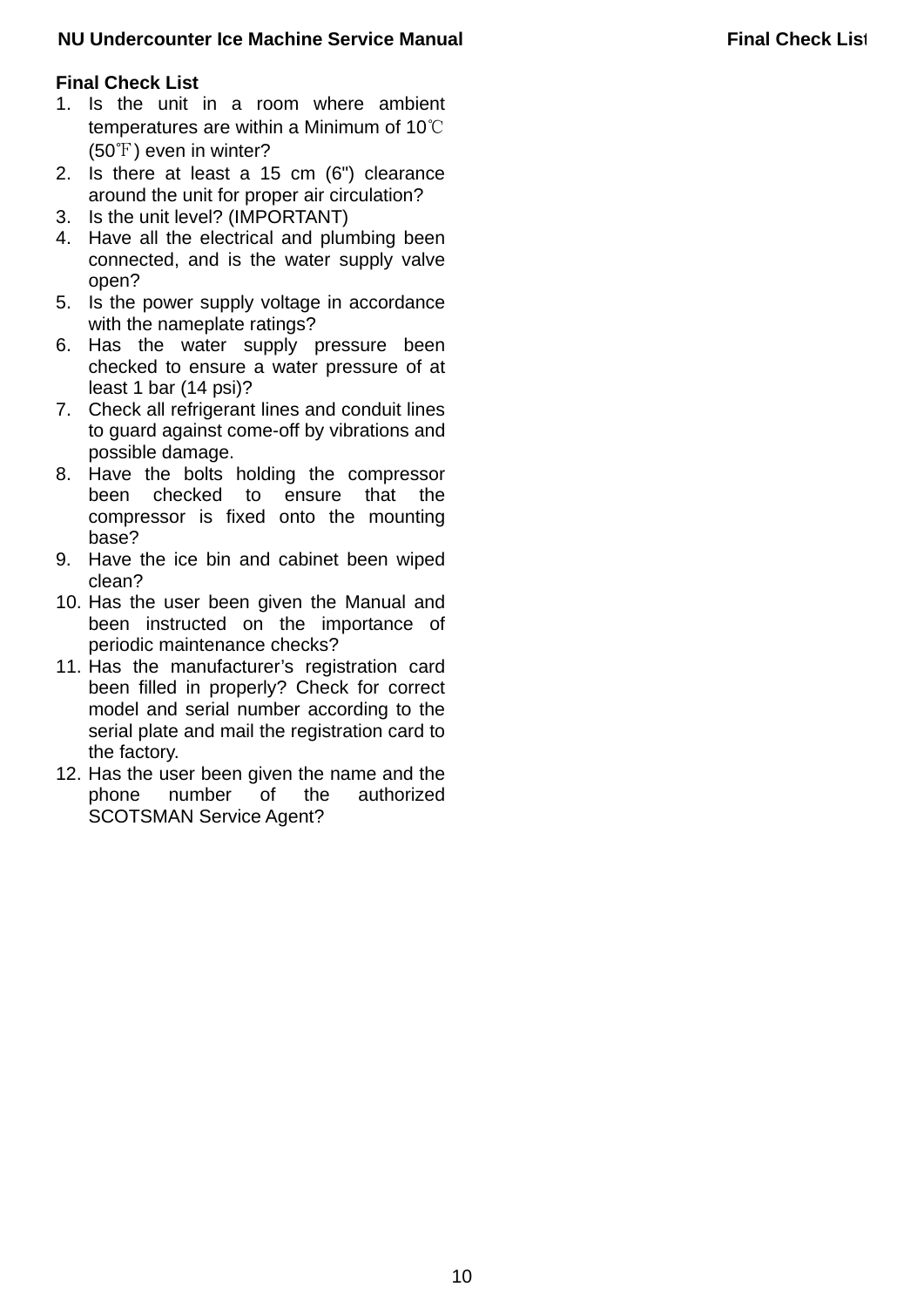#### **NU Undercounter Ice Machine Service Manual discussed and Start Up Start Up**

## **Start-Up**

After having correctly installed the ice maker and completed the plumbing and electrical connections, perform the following "Start-up" procedure.

- Connect the main power switch.
- Power on the power switch on the right side of the NU front panel.



#### **Note:**

Every time the unit returns under power after having been switched off, the water supply valve, defrost valve, water pump and the water drain valve get energized for a period of 3 Minutes, thus to admit new water to the machine sump reservoir to fill it up and eventually, to wash-off any dirt that can have deposited in it during the unit off period.

During the cleaning operation, check and see that the incoming water flows through the inlet pipe above the water trough into the drain pipe.

During the water filling phase the components energized are:

- Water inlet solenoid valve
- Defrost solenoid valve
- Water pump
- Water drain solenoid valve

#### **Note:**

If within 3 Minutes of the water filling phase, the machine water trough does not get filled with water from the water inlet, it is advisable to check:

- The water pressure of the water supply pipe that must be at least 1 bar (14 psi). Max 5 bar(70 psi).
- The filtering device installed in the water pipe that may reduce the water pressure below the Minimum value of 1 bar (14 psi).
- Any clogging situation occurs to the inlet water strainer and/or the flow controller of the inlet valve.

At the end of the cleaning operation, the unit will enter into the freezing cycle automatically with the start up of compressor; water level of the water tank gets into the control state. The water pump starts to work after the startup of compressor 30 seconds. Fan Motor (air cooled model) is controlled by the temperature sensor of the condenser.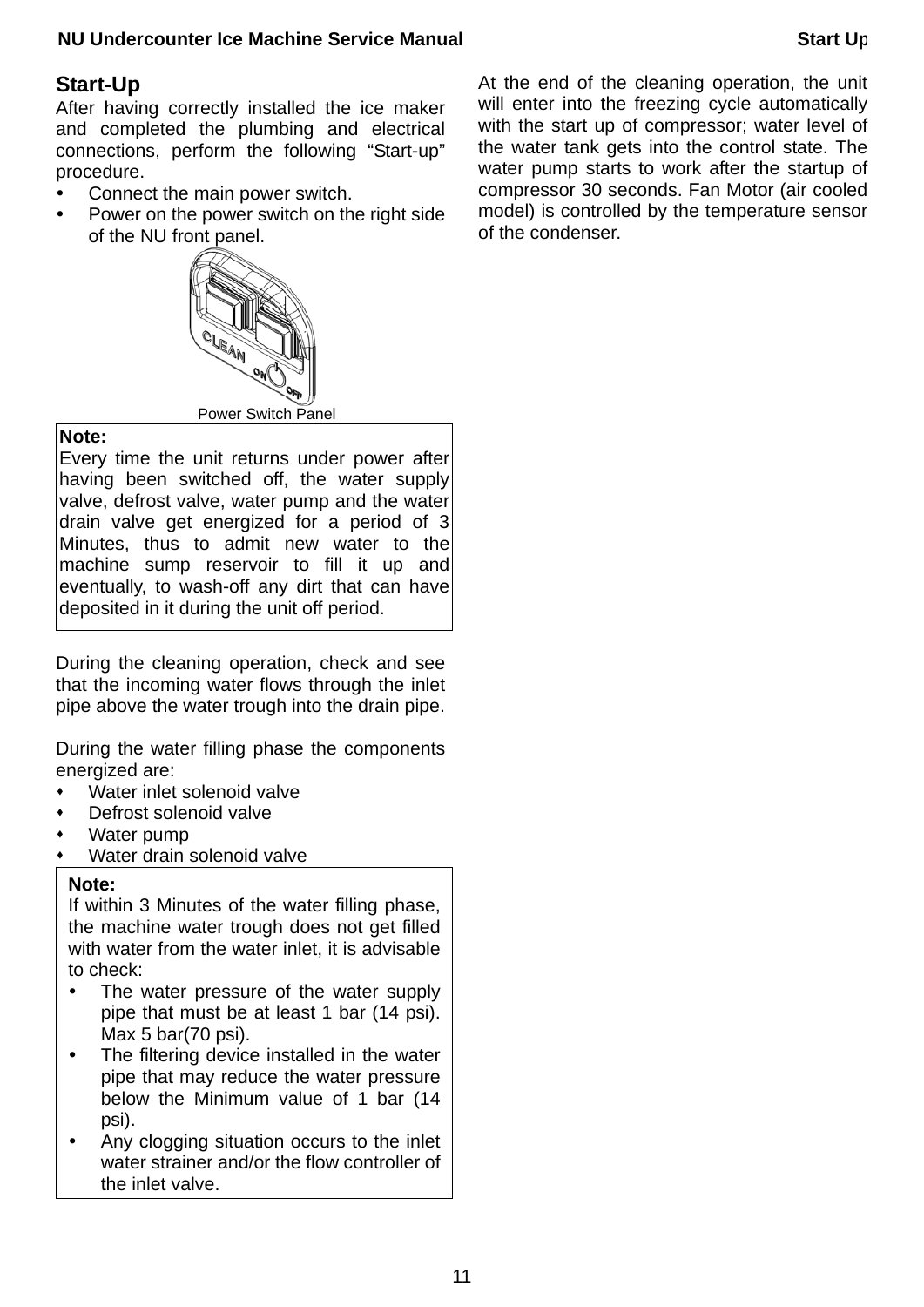#### **NU Undercounter Ice Machine Service Manual Check Constraining Check** Operating Check

#### **Operating check**

If required, the refrigerant service gauges can be mounted on the high pressure side and low pressure side to check discharge and suction pressures of the compressor. (The valve welded with the compressor shell is low pressure valve; the valve welded with discharge tubes is high pressure valve)



Check the evaporator, check whether the spray system is correctly seated and whether the water jets spray water on the surface of the evaporator uniformly, and also make sure that there is no excessive water spilling from evaporator plate into ice bin.

The ice making processes start with the water uniformly flowing through the surface of the evaporator, the ice molds then get gradually refrigerated by the heat exchange which has refrigerant flowing into the evaporator coil. During the freezing process, the ice thickness sensor controls the freezing cycle time. The electric components in operation during the ice making cycles are:

- **Compressor**
- Water pump
- Fan Motor is controlled by the temperature sensor of the condenser.

**Note: The ice thickness sensor is installed on the surface of the evaporator; the length of the entire freezing cycle is controlled by the interval time of the ice thickness sensor probes the ice cubes.** 

- If room temperature is below 15℃, the ice making cycle will be shorter (about 15-25 Minutes).
- If room temperature is above 30℃, the ice making cycle will be longer (about 25-40 Minutes).

The defrost cycle takes place with the defrost valve and water drain valve simultaneously activated. The electric components in operation during defrost cycle are:

- Compressor
- Defrost valve
- Pump and the Water drain valve (controlled by PC board and can drain after each cycle)
- Fan Motor (air cooled model) is controlled by the temperature sensor of the condenser.

#### **Note:**

The length of the defrost cycle is automatically controlled by the program of the PC board, depending on the ice required thickness and ambient condition.

#### **Inspection during defrost cycle**

- Check whether the water drain's operation is normal (if water drain function is set), and that water in the sump reservoir is correctly drained.
- Check the quality of ice cubes just released. If it doesn't reach the requirement, some adjustment should be carried out (See adjustment procedure). If the ice cubes are thin and cloudy, probably the ice machine is shortage of water or the water quality is not good. It may require the usage of an appropriate water filter or treatment unit.
- To make sure the correct operation of the ice level control, use your hand to press the ice sliding plate down which simulates the bin is full, so the ice cube cannot go through the ice sliding plate and fall into the ice bin. After 40 seconds, the unit should stop with the Bin Full indicator light on the display plate of PC board. Move your hand out to allow the resumption of the ice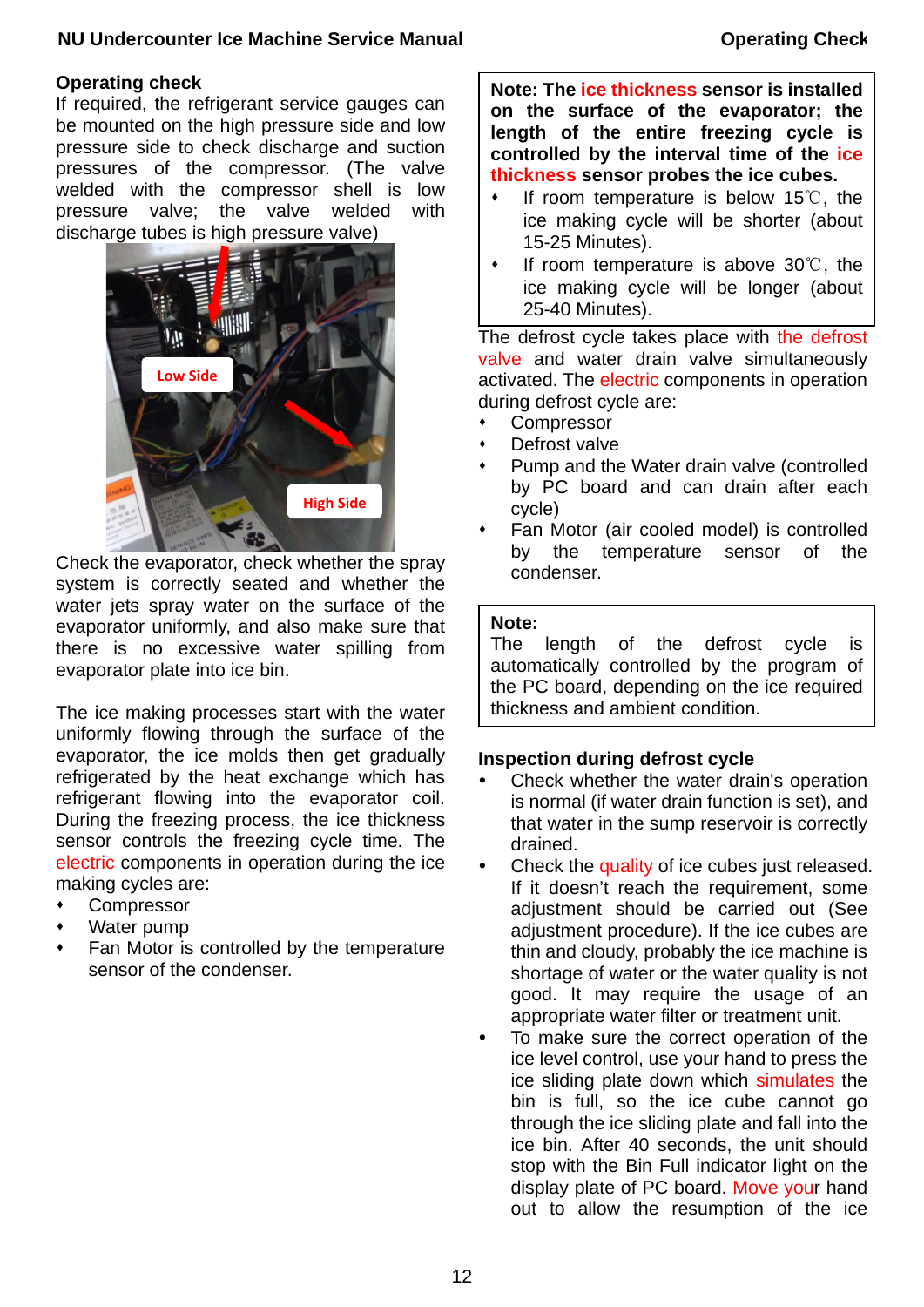sliding plate. After 3 minutes, the ice maker returns to ice making cycle.

Remove the refrigerant service gauges (if fitted) and refit the unit panels previous removed after adjustment.

Instruct the user on the general operation of the ice maker, the cleaning and maintenance.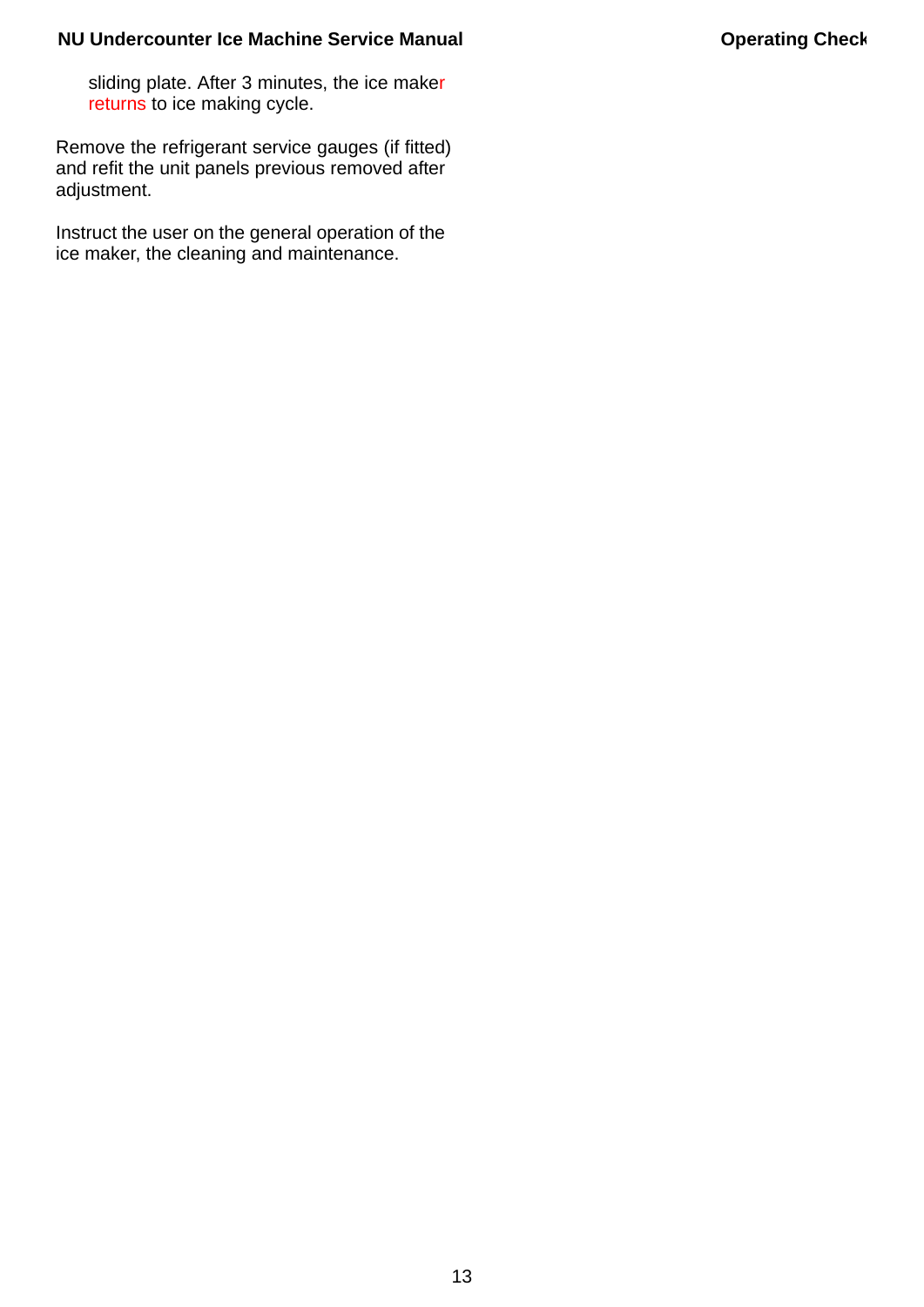### **Ice machine adjustments**

#### **Adjustment of ice thickness**

The ice thickness has been adjusted to a suitable position before it was shipped out. If needed, adjust the screw on the ice thickness sensor properly to meet the suitable thickness. Clockwise rotation can make the ice thickness thicker, while counterclockwise can make the ice thickness thinner.



#### **Note**:

When adjusting the screw on the ice thickness sensor, do not adjust too much, 1 laps per time or so; after three cycles, if the ice thickness still cannot meet the requirements, adjust it again. The ice thickness could be adjusted to a required level by this mean.

#### **Drainage adjustment**

The adjustment of the drainage number of the ice machine depends on the local water quality and water cleanliness.

#### **Recommendation**:

To obtain a higher degree of transparency ice and to maintain the cleanliness of the sink, recommends that the drainage is set behind one ice making cycle, this is the factory setting.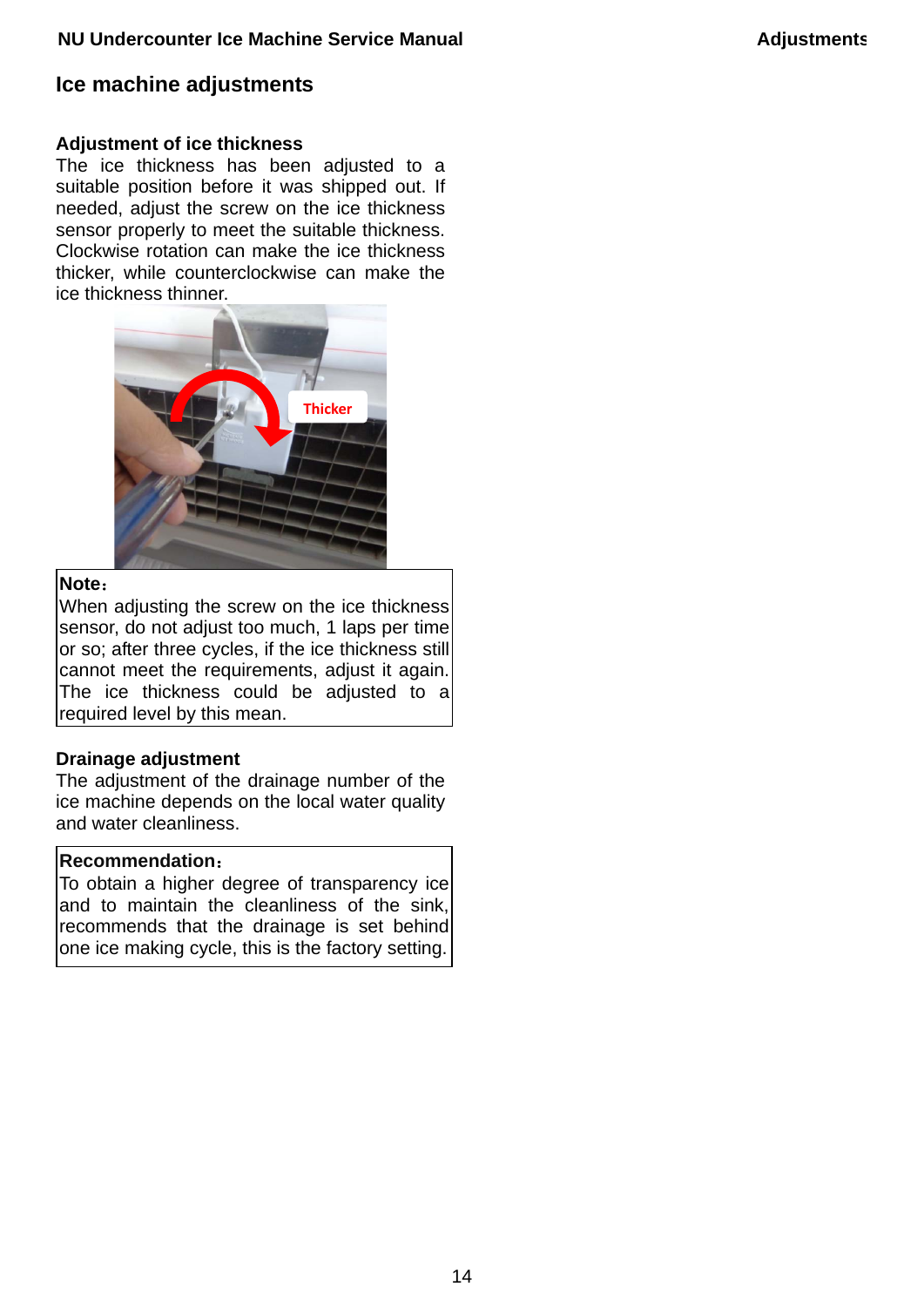### **NU Undercounter Ice Machine Service Manual The Communist Communist Communist Communist Communist Communist Communist Communist Communist Communist Communist Communist Communist Communist Communist Communist Communist Comm**

## **How the ice maker works**

For NU ice maker, the water for making ice is pumped into the spray pipe by water pump. After flew out from the holes of spray pipe, then it will flow over the surface of the ice plate with constant and even speed. At this spot, some of the water will turn into ice; the other will flow back to the water trough by gravity and will be re-circulated by water pump.



### **Freezing Cycle**

The refrigerant gas discharged from the compressor gets into the condenser, where it is cooled and condensed into liquid. The liquid will flow into drier filter, and then it will pass through the expansion valve. After that, the pressure and temperature of the refrigerant liquid will get much lower.

Then the refrigerant begins to evaporate when it gets into the evaporator coil pipes and exchange heat with water following over the ice molds.

The refrigerant then increases in volume and changes entirely into vapor during heat exchanging process. The refrigerant vapor then passes through the suction line heat exchanger (used to prevent that any small amount of liquid refrigerant may reach the compressor) at the suction line and flow through the suction pipe. It exchanges heat with the refrigerant flowing into the capillary tube or liquid line copper tubes (warmer), before to be sucked in the

compressor and to be re-circulated as hot vapor.

The 30 seconds before freezing cycle is pre-cooling period, in this period, the compressor is working, water pump is not, fan is working (controlled by the temperature sensor of condenser) and water inlet valve is working (controlled by the water-level sensor in the water trough).

The freezing cycle is controlled by the ice thickness sensor, as long as the sensor probes the ice and holds for 30s, the ice thickness has reached the set point. Then, the freezing cycle is end. The total time of freezing cycle depends on the ambient temperature and ice thickness set.

#### **Note:**

Ice making indicator light, ZBLX green light on the display board (on the PC board display-ZBL1) will be illuminating since the beginning of ice making.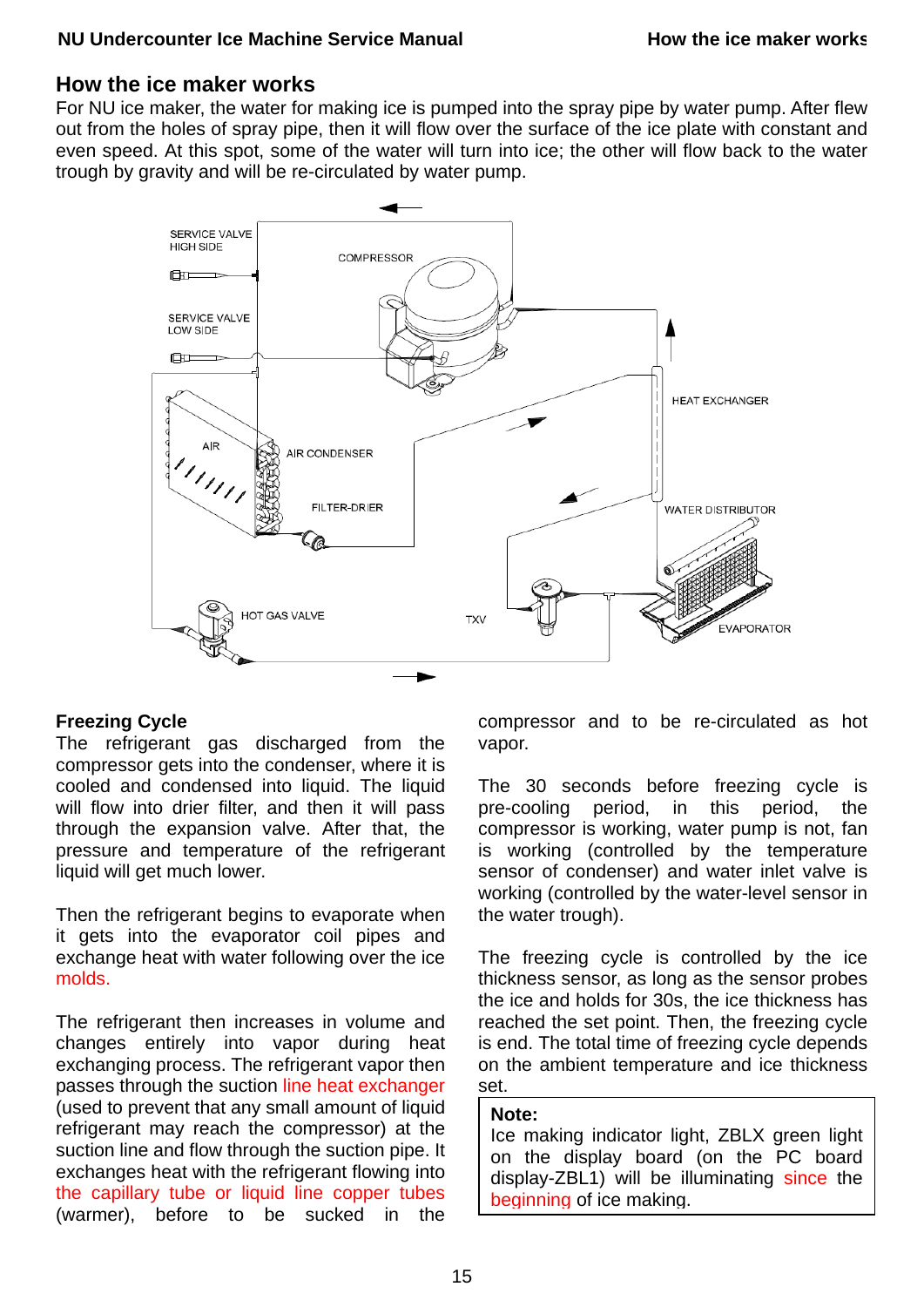#### **Note**:

If defrost cycle does not start 60 Minutes after the starting of freezing cycle, the unit will automatically identify as freezing overtime and automatically enter into the defrost cycle. If the freezing overtime occurs to the ice maker 5 times in a row (caused by short of refrigerant, abnormal operation of defrost valve, etc.), freezing indicator light-ZBLX+R1LX lights will be blinking(on the PC board, it shows light SL1 blinking and light ZBL1 blinking). At this time, the user needs to disconnect the unit and contact with the service agent.

During refrigeration cycle, the pressure range of high-pressure side is:

|        | NU100: $15~26 \text{ bar}$ (218psi $\sim$ 377psi) |
|--------|---------------------------------------------------|
|        | NU150: $15 \sim 27$ bar (218psi $\sim$ 391psi)    |
| NU220: | $15~26$ bar $(218)$ psi $\sim$ 377 psi            |
|        | NU300: $15 \sim 27$ bar (218psi $\sim$ 391psi)    |

The pressure of the high-pressure side is controlled by the condensation temperature sensor located at the condenser. If the condensation temperature senor senses the condensation temperature exceeds the set value, it will feed back to the PC board which will control the operation of fan.

Contrarily, when the condensation temperature senor is lower than the set value of condensation temperature, it will feed back to the PC board which will control the outage of fan.

#### **Notes:**

If condensation temperature probe senses the temperature is higher than 70℃(160°F), the unit will stop caused by the startup of protection device, while the R2LX on display board will be illuminating(light SL1 on PC board will quickly blink), warning user of too high condensation temperature.

After the condensation temperature is lower than 70℃(160°F), switch off the unit by the power button before the unit restarts, and switch on the ice maker, then waiting for 3 Minutes. After 3 Minutes of water injection, the ice maker is working normally.

Reasons for abnormal operation as follows: Condenser is block;

- Air temperature is higher than 40  $\degree$ C (100°F);
- To avoid abnormal operation and risk of the unit, the user should cut off the power upon one of the above reasons.

At the start of freezing cycle, pressure of refrigeration suction side or low-pressure side is rapidly reduced; the pressure will be gradually reduced as the ice thickness increases. When the ice cube is completely formed in the ice mold, pressure reaches: NU100: 5~2 bar (58psi~29psi)

NU150: 5~2 bar (58psi~29psi)

NU220:  $5~2$  bar  $(58$ psi $\sim$ 29psi)

NU300: 5~2 bar (58psi~29psi)

Overall length of freezing cycle is between 15-40 Minutes.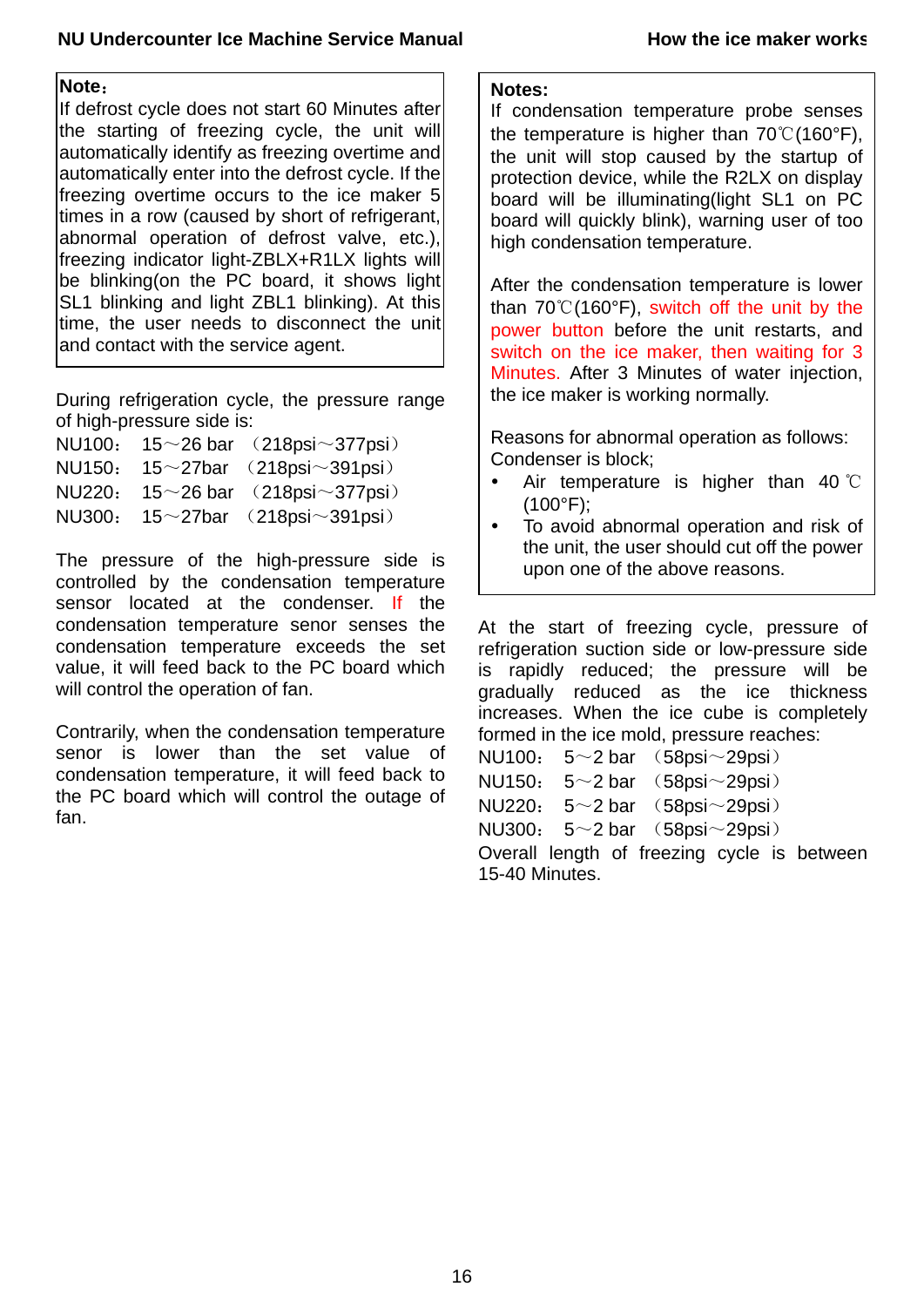#### **Defrost cycle**

The defrost cycle starts after the completion of the freezing cycle. Refrigerant hot gas discharged from the compressor flows into the evaporator coil though defrost valve.

Refrigerant circulated in the evaporator coil heats the ice molds to melt the ice cubes. Ice cubes fall off from the mold cup, into declining ice sliding plate by gravity and finally fall into the ice bin.

## **Components Description**

#### **Ice thickness sensor**



The ice thickness sensor is located at the top of the evaporator plate. During freezing cycle, if the sensor probes ice, it will convert into electronic signal which will be transmitted to the PC board.

The PC board will control the time of the freezing cycle according to the ice thickness signal. The time of the freezing cycle depends on the ambient temperature and the ice thickness; the higher the temperature is and the thicker the Ice thickness sets, the longer freezing cycle will be.

#### **Note** :

Ice thickness sensor is inoperative with non conductible water.

#### **Condenser temperature sensor**

#### **Note:**

Defrost indicator light TBLX is illuminating (on PC board, the light TBL1 is illuminating) at the start of defrost.

After the end of defrost cycle, hot gas valve, drain valve (equipped as per PC board) closed. The unit starts its new ice making cycle.

Refrigerant charge Refrigerant: R404A NU100: 320a NU150:320g NU220:360g NU300:400g



The condenser temperature sensor probe is located in the condenser, which detects the condenser temperature variations and transmits electronic signals to PC board.

#### **Note:**

If the condenser temperature probe detects that the condenser temperature is over 70℃ (160℉), the PC board will stop the operation of the machine immediately. The light R2LX will alarm and keep illuminating (The light SL1 on PC board will quickly blink)

#### **Ice Full Controller**

The ice full controller is divided into two parts: one part is a magnet part which is installed in the ice slide plate, and the other part is a magnetic sensor, which is installed on the plastic frame of the evaporator.

If the ice trough is not re-set and the magnetism is not sensed by the magnetic sensor within 40 seconds, it means that the ice cubes made in the last freezing cycle cannot drop into the ice storage bin, the ice storage bin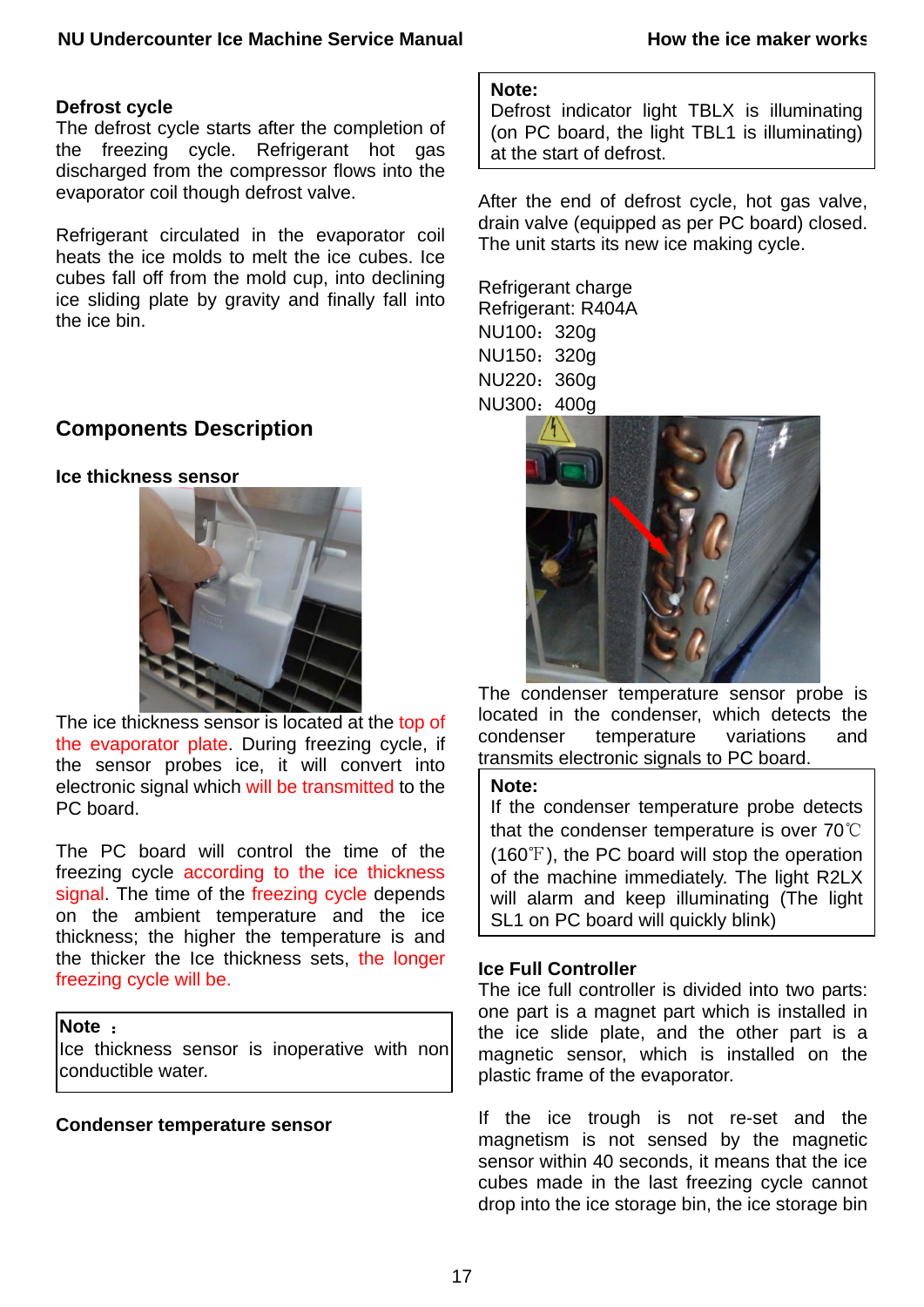is full and the Bin Full BMLX (BML1 on PC board) Red LED indicates.

When the ice in the storage bin is taken out or moved, the ice trough is re-set, the magnetic sensor detects the magnetism, and the state of ice bin full is released then enters into the freezing cycle.

#### **Note:**

If the state of "ice bin full" is released within 3 minutes, the Bin Full BMLX Red LED blinks, 3 minutes later the ice machine will enter into freezing cycle automatically.

If the state of "ice bin full" is released after 3 minutes more, the ice machine will enter into freezing cycle upon it is started.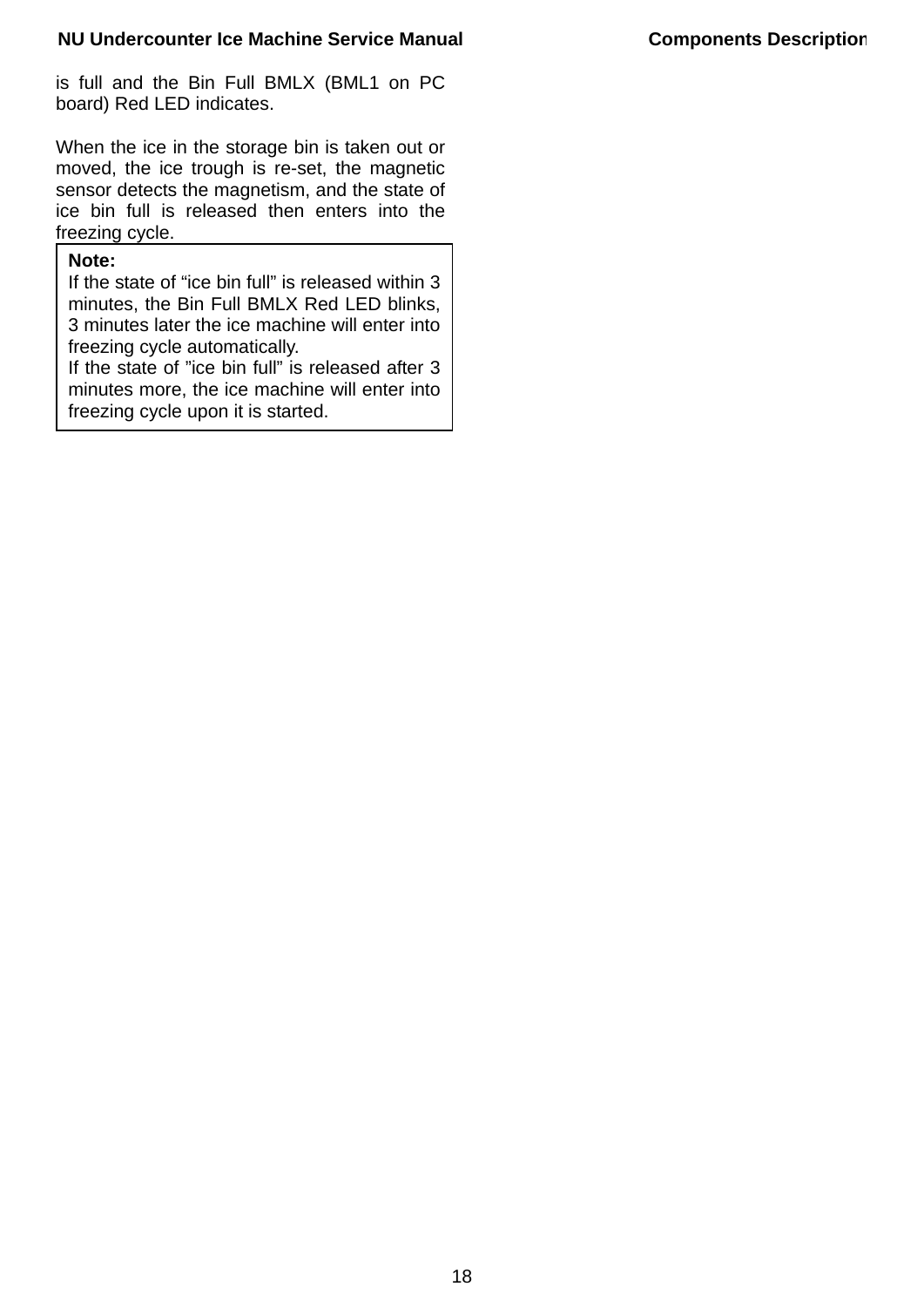#### **Water Level Sensor**



The water level sensor is located at the top of the water tank. When water level reaches a certain level during water filling, the magnetic sensor of the water level sensor detects the magnetism and signals it to the PC board. Once the PC board receives the signal, then it will power off the water inlet valve and water filling is stopped.

The water level sensor is installed on the support of water level sensor and can be adjusted.

#### **Note:**

When the water level in the water tank is considered to be too high and water overflows whenever water is filled, it is means that the water level sensor cannot control the water inlet valve, the position of the water level sensor can be adjusted lower. If the position of the water level sensor is adjusted low and the problem is not solved, it means that the water level sensor is failure and should be replaced.

#### **Vertical Type Water Spray System**

The water pump spray out the water sucked from the water tank. The water flow into the spray tube through the PVC tube, then pass the pinholes on the water tube, and then flow evenly through the ice molds of the evaporator, thus ice cubes are made. It is cycled continually.

#### **Water pump**

The water pump operates continually throughout the freezing cycle and keeps water flowing continually through the ice molds of the evaporator and produces ice cubes.

Recommendation:

The water pump should be checked at least every 3 months.

#### **Water Inlet Solenoid valve - 3/4" Male Fitting**

The water inlet solenoid valve is located on the up and down water support. The incoming water is controlled by the PC board, among which one water flow controller is used to control the water flow incoming the water tank.

#### **Defrost Solenoid Valve**

The defrosting solenoid valve, located at the hot gas bypass tube, is consisted of valve body and coil. During defrosting and water filling period, operation is controlled by the PC board.

During the defrost cycle, the defrost solenoid valve is energized and sucks the push rod of the valve body in order to let the hot gas discharged from the compressor to flow directly into the evaporator pipe to melt the formed ice cubes.

#### **Fan**

The Fan is controlled by PC board to draw cooling air through the condenser fins, thus to lower the discharge temperature of the compressor. Normally it operates intermittently only during the freezing cycle to keep the condenser pressure between two corresponding pressure values.

#### **Compressor**

The hermetic compressor is the heart of the refrigerant system of the ice machine and it is used to circulate and retrieve the refrigerant throughout the entire system.

It compresses the low pressure refrigerant vapor causing its temperature to rise and become high pressure hot vapor which is then released through the discharge valve and then will reach the condenser.

#### **Water Drain Solenoid Valve**

The water drain solenoid valve is controlled by the PC board. Based on the different configuration of the PC board(Drainage is set behind one ice freezing cycle, which is set by factory), it starts operating for 30 seconds so that all remaining water containing minerals in the water tank drains out.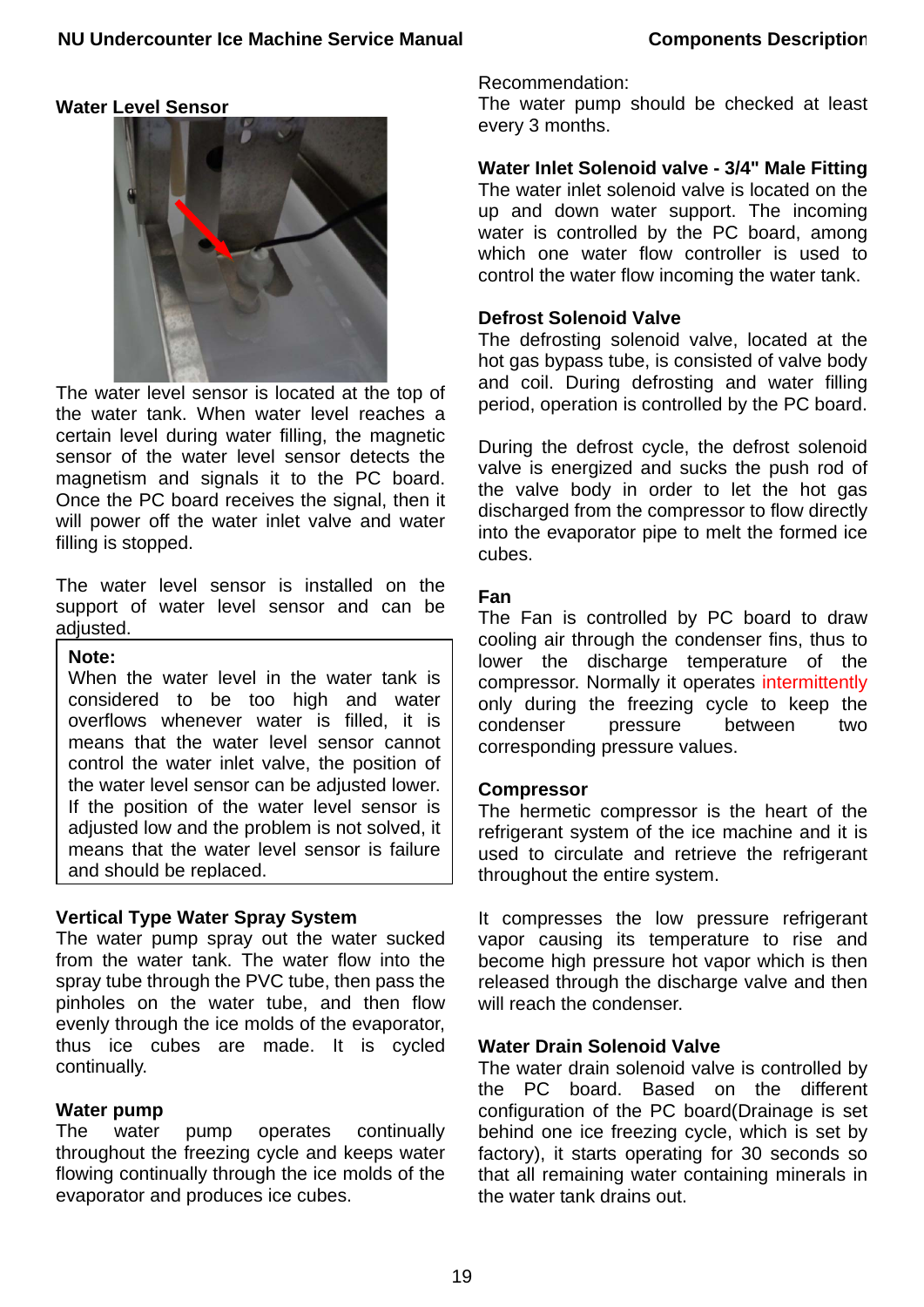#### **High Pressure Control switch**

The high Pressure Control is in the ice machine. when the ice machine occurs failure and the high pressure is more than 33bar(462psi), the high pressure control switch will cut off the electricity supply to protect the ice machine. The indicator lights ZBLX+R1LX will be keeping blink (on the PC board, light SL1 will bright.) until the high pressure lowers to 23bar (322psi), then can restart the ice machine.

#### **Water temperature sensor**

The water temperature sensor, located in the water pipes from the water pump to the ice plate, is used to detect the temperature of circulating water in real time and sent signals to PC board with which controls the operation of pump during the ice making cycle.

#### **Thermostatic Expansion Valve**

The Thermostatic Expansion Valve regulates the flow of refrigerant to the evaporator and reduces pressure of liquid refrigerant from condensing pressure to evaporating pressure.

This drop in pressure causes the refrigerant to cool. The cooled refrigerant absorbs heat from the water circulating over the evaporator. As the evaporator fills with liquid refrigerant, the evaporator becomes colder.

The flow of refrigerant into the evaporator is controlled by the temperature at the outlet of the evaporator. The expansion valve bulb, mounted to the top of the suction pipe, senses the evaporator outlet temperature causing the expansion valve to open or close.

As ice forms on the evaporator, the temperature drops and the flow of refrigerant into the evaporator decreases, resulting in a drop in suction pressure.

The evaporator should become completely flooded (filled with liquid refrigerant) during the freezing cycle. Only a completely flooded evaporator will have a uniform freeze pattern (ice forms across the evaporator). A starved evaporator (not enough liquid refrigerants) will have poor or have no ice formation, the outlet tube(s) exiting the evaporator will also not frost. All tubes should frost approximately 5 minutes from the start of the freezing cycle.

An expansion valve that is restricted or not opening properly will starve the evaporator resulting in lower than normal suction pressure. A low refrigerant charge will also starve the evaporator and cause low suction and discharge pressures. If not sure the amount refrigerant in the system, retrieve it back and recharge of the correct amount of refrigerant and then re diagnosis whether the valve is defective.

If the evaporator is starved but the suction pressure is higher than normal, it shows the TXV is good; If the TXV keeps open or if the thermal bulb doesn't contact well with the suction pipe, the flow of refrigerant into the evaporator will be too much and the liquid refrigerant will flood the compressor. The suction pressure will be higher than normal; the formation of ice is uniform, but the ice making cycle will become longer.

| symptoms          | issue                 | corrections           |
|-------------------|-----------------------|-----------------------|
| Evaporator        | the<br>thermal        | Tighten bulb clamp,   |
| flooded<br>but    | bulb of<br><b>TXV</b> | and confirm that the  |
| suction pressure  | doesn't               | insulation is good.   |
| dropping.<br>not  | contact<br>well       | thermal<br>the<br>Put |
| Compressor has    | with<br>the           | bulb on the top of    |
| been<br>checked   | suction pipe          | suction<br>pipe.      |
| and<br>appears    |                       | the<br>Recharge       |
| well.             | TXV.<br>bulb<br>is    | refrigerant,<br>and   |
|                   | installed             | replace the TXV.      |
| Suction pipe at   | incorrect             |                       |
| compressor may    |                       |                       |
| be colder than    | System                |                       |
| normal            | overcharged           |                       |
|                   |                       |                       |
| Evaporator        | Machine<br>low        | Retrieve<br>the       |
| starved, no frost | on refrigerant        | recharged             |
| on pipe(s)        | charge                | refrigerant back and  |
| exiting           |                       | recharge of<br>the    |
| evaporator,       | <b>TXV</b> restricted | correct amount of     |
| suction pressure  | or stuck              | refrigerant           |
| is low.           |                       | Replace TXV and       |
|                   |                       | dry filter            |

#### **Air filter**

The NU series air cooled ice machine is equipped with air inlet filter. As the ice machine runs, part of dust will be sucked in the machine through the filter, thus it cuts down the air volume to be sucked in and then the efficiency of the ice machine.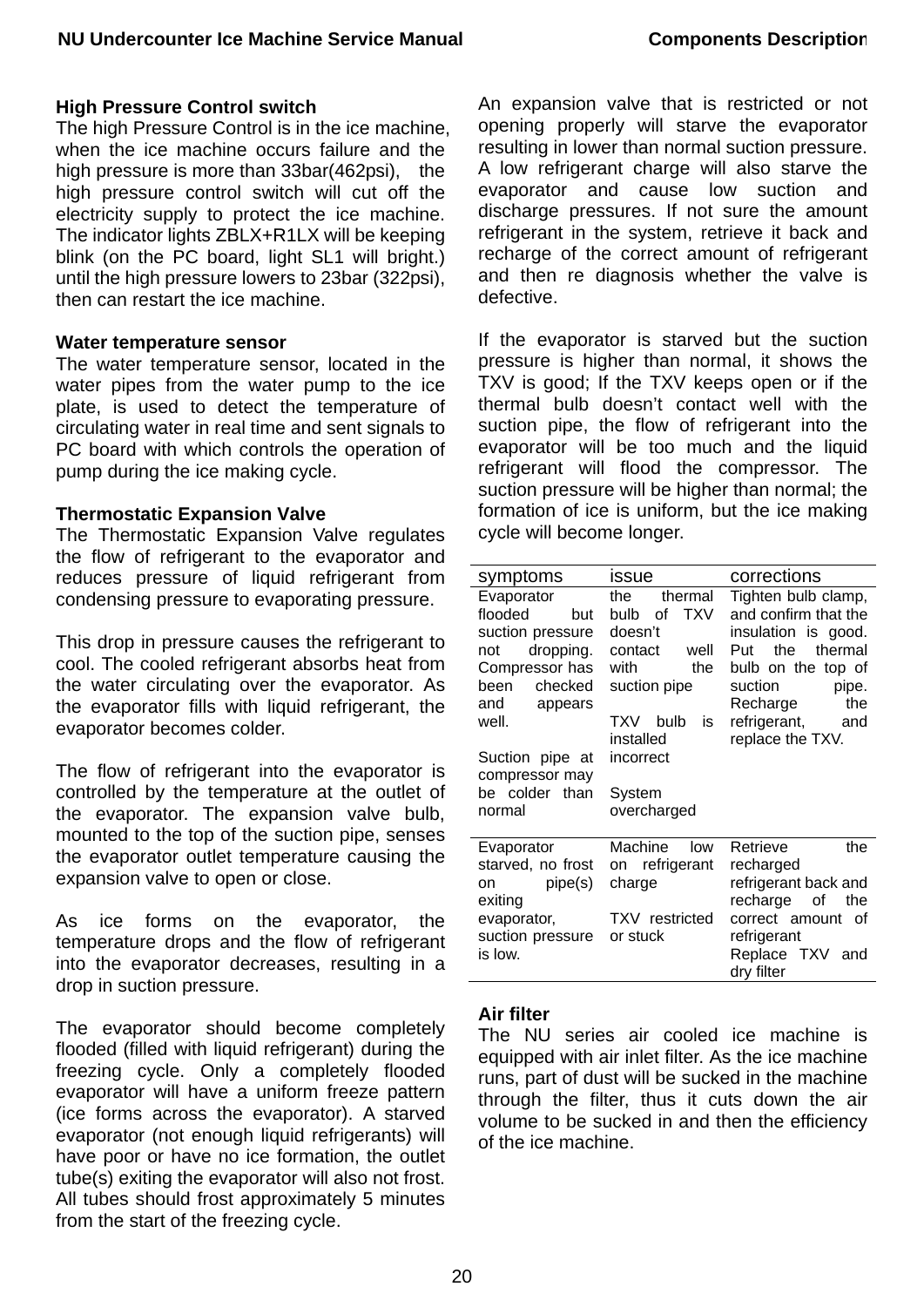#### **NU Undercounter Ice Machine Service Manual Components Description**



In order to enable the ice machine working efficiently, had better clean the air filter monthly. If the filter is damaged due to aging, call the Scotsman service agent to replace it.

#### **Power switches on front panel**

There are two buttons on NU front panel: the right green switch is the power switch, the red switch is the cleaning switch.



#### **PC Board (Data processor)**

The PC board, fitted in its box located in the left bottom of the front of the unit, consists of one power-in high voltage transformer, one PC board with both high and low voltage and a display panel connected with the PC board.

The PC board is the brain of the ice machine; it receives signals transmitted from the four sensors through its micro processor to control the operations of the different electrical components of the ice machine (such as compressor, Fan, defrosting valve, water inlet valve, drain valve, water pump).

#### **The lamps on the control box**

| <b>BMLX</b>        | <b>ZBLX</b> | <b>TBLX</b>            | <b>SWLX</b> | R <sub>1</sub> LX | R <sub>2</sub> LX |
|--------------------|-------------|------------------------|-------------|-------------------|-------------------|
| 100%               |             | 青春                     |             |                   |                   |
|                    |             |                        |             |                   |                   |
|                    | <b>CLLX</b> | <b>CLEAN</b>           |             | <b>MODE</b>       |                   |
| BMLX:              |             | Ice full               |             |                   |                   |
| ZBLX:              |             | Freezing               |             |                   |                   |
| TBLX:              |             | Defrosting             |             |                   |                   |
| SWLX:              |             | <b>Water Supplying</b> |             |                   |                   |
| R <sub>1</sub> LX: |             | <b>Water Shortage</b>  |             |                   |                   |

R2LX: High Temperature Alarm

CLLX: Cleaning

MODE: Mode Button (Function is the same with the main control board MODE)

CLEAN: Clean button (Function is the same with the main control board CLEAN)

#### **Mode Button Functions**

Press the button one time in order, the machine will enter the next step:

Power on - Water Supplying – Pre-Cooling – Freezing - Defrosting - Ice Bin Full Detecting

#### **Warning:**

Only authorized maintenance people are allowed to press the MODE button.

#### **The function of the clean button**

As power switching on, the clean button only activates in the first minute. Press the clean button and hold for 5 seconds, the ice machine will enter into the clean procedure automatically. Had better use Scotsman supplied cleaning solution and sanitizer to clean and sanitize.

#### **Alarm lamps failure description:**

| lamps                         | <b>State</b>           | <b>Failure Description</b>                |
|-------------------------------|------------------------|-------------------------------------------|
| $BMLX + R1LX$                 | On                     | Ice trough failure                        |
| $ZBLX + R1LX$                 | On                     | Making ice overtime<br>more than 5 times  |
| $R1LX + R2LX$                 | On                     | Condenser sensor<br>failure               |
| BMLX + R2LX                   | On                     | Ice thickness sensor<br>failure           |
| $SWLX + R2LX$                 | On                     | Water level sensor<br>failure             |
| R <sub>1</sub> L <sub>X</sub> | On                     | Shortage of water                         |
| R <sub>2</sub> L <sub>X</sub> | On                     | High temperature<br>alarm                 |
| $R1LX + R2LX$                 | <b>Blink</b>           | High pressure alarm                       |
| <b>TBLX</b>                   | <b>Blink</b>           | Ice harvest overtime<br>more than 3 times |
| <b>SWLX</b>                   | Slowly<br><b>Blink</b> | Water temperature<br>sensor failure       |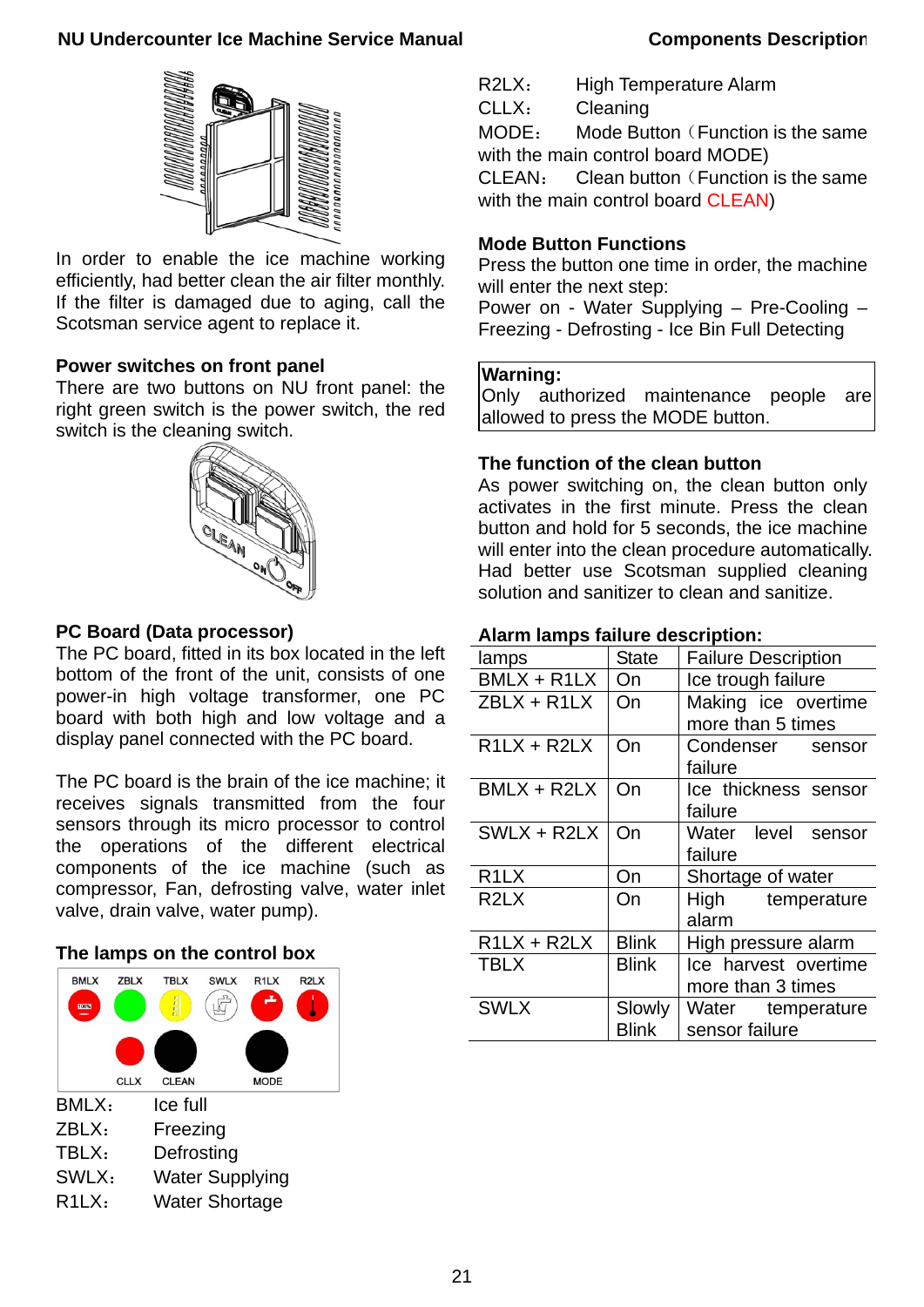## **Wiring diagram NU100/150/220/300**



22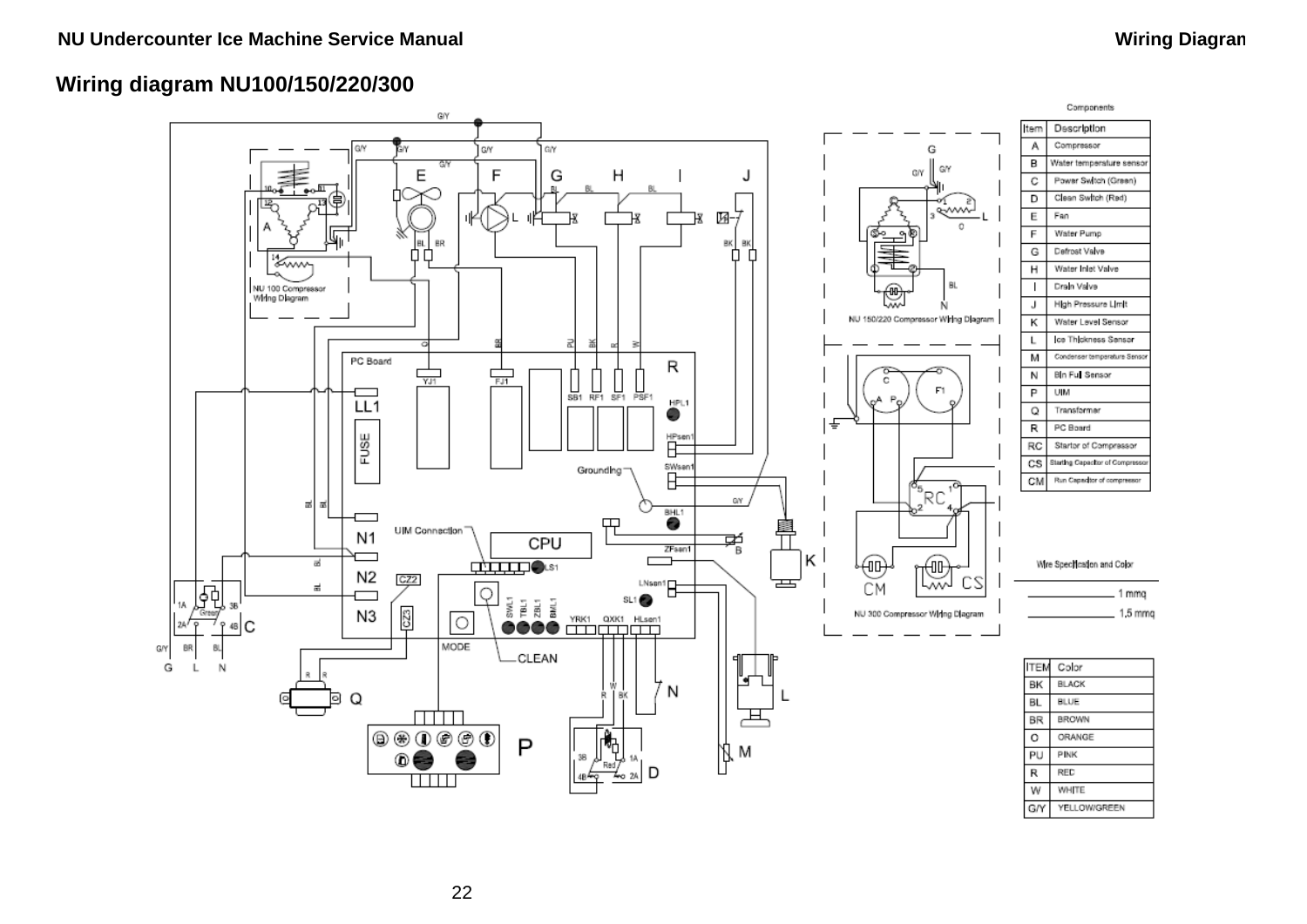## **Trouble shooting table**

| Symptom                | <b>Possible Cause</b>                  | <b>Suggested Correction</b>                                        |  |
|------------------------|----------------------------------------|--------------------------------------------------------------------|--|
|                        | Abnormal power supply                  | Check power supply voltage, if no voltage, check                   |  |
|                        |                                        | power supply line                                                  |  |
|                        |                                        | Check power supply voltage, if it is low, contact                  |  |
|                        |                                        | power supply company                                               |  |
|                        | The fuse on PC board blew              | Replace the fuse. If the fuse is broken again, check<br>the cause. |  |
| Unit does not          | <b>The</b><br>machine<br>stopped<br>is | Press the MODE key on the PC board to reset, the                   |  |
| run                    | abnormally(such<br>high<br>as          | machine starts or starts automatically 2 hours later               |  |
|                        | temperature protection)                | or unplug the power plug, plug it again 3 minutes                  |  |
|                        |                                        | later, the machine starts.                                         |  |
|                        | Ice full                               | Adjust the position of the ice cubes in the storage                |  |
|                        |                                        | bin to let the ice trough reset and then start the                 |  |
|                        |                                        | machine                                                            |  |
|                        | Abnormal water supply                  | See the processing method for water-shortage                       |  |
|                        | Low voltage                            | Check circuit for overloading                                      |  |
|                        | Non-condensable<br>in<br>gas           | Check power supply voltage, if it is low, contact                  |  |
| Compressor             | system                                 | power supply company                                               |  |
| runs<br>intermittently |                                        | Purge the system and re-charge                                     |  |
|                        | Compressor starting device             | Check for loose wires in starting device                           |  |
|                        | with loose wires                       |                                                                    |  |
|                        | Mechanical problem                     | Replace compressor                                                 |  |
|                        | Ice making cycle too short             | Check the distance between the ice thickness and                   |  |
|                        |                                        | the evaporator plate                                               |  |
|                        | Expansion<br>valve<br>partially        | Check the expansion valve, if damage, replace                      |  |
| Cubes<br>too l         | blocked                                |                                                                    |  |
| small                  | Moisture in the system                 | Purge the system and re-charge                                     |  |
|                        | Shortage of water                      | See the processing method for water-shortage                       |  |
|                        | Shortage of refrigerant                | Check for leaks in the refrigerating system &<br>recharge          |  |
|                        | Shortage of water                      | See the processing method for water-shortage                       |  |
| Cloudy ice             | Dirty water supply                     | Use water softener or water filter                                 |  |
|                        | <b>Accumulated impurities</b>          | Cleaning as the procedure                                          |  |
|                        | Water<br>temperature<br>sensor         | Replace the water temperature sensor                               |  |
|                        | failure                                |                                                                    |  |
| Shortage<br>οf         | Water spilling out through ice         | Tighten the screws on the clamping plate of the                    |  |
| water                  | chute                                  | PVC pipe to reduce water flow                                      |  |
|                        |                                        |                                                                    |  |
|                        | Water inlet solenoid valve not         | Check, if damage, replace it                                       |  |
|                        | opening                                |                                                                    |  |
|                        | Water leak in water tank               | Check for the leaking points and repair it.                        |  |
|                        |                                        | If necessary, replace it.                                          |  |
|                        | Water inlet valve blocked              | Replace the water inlet valve                                      |  |
|                        | Water drain valve leak                 | Check, if damage, replace it                                       |  |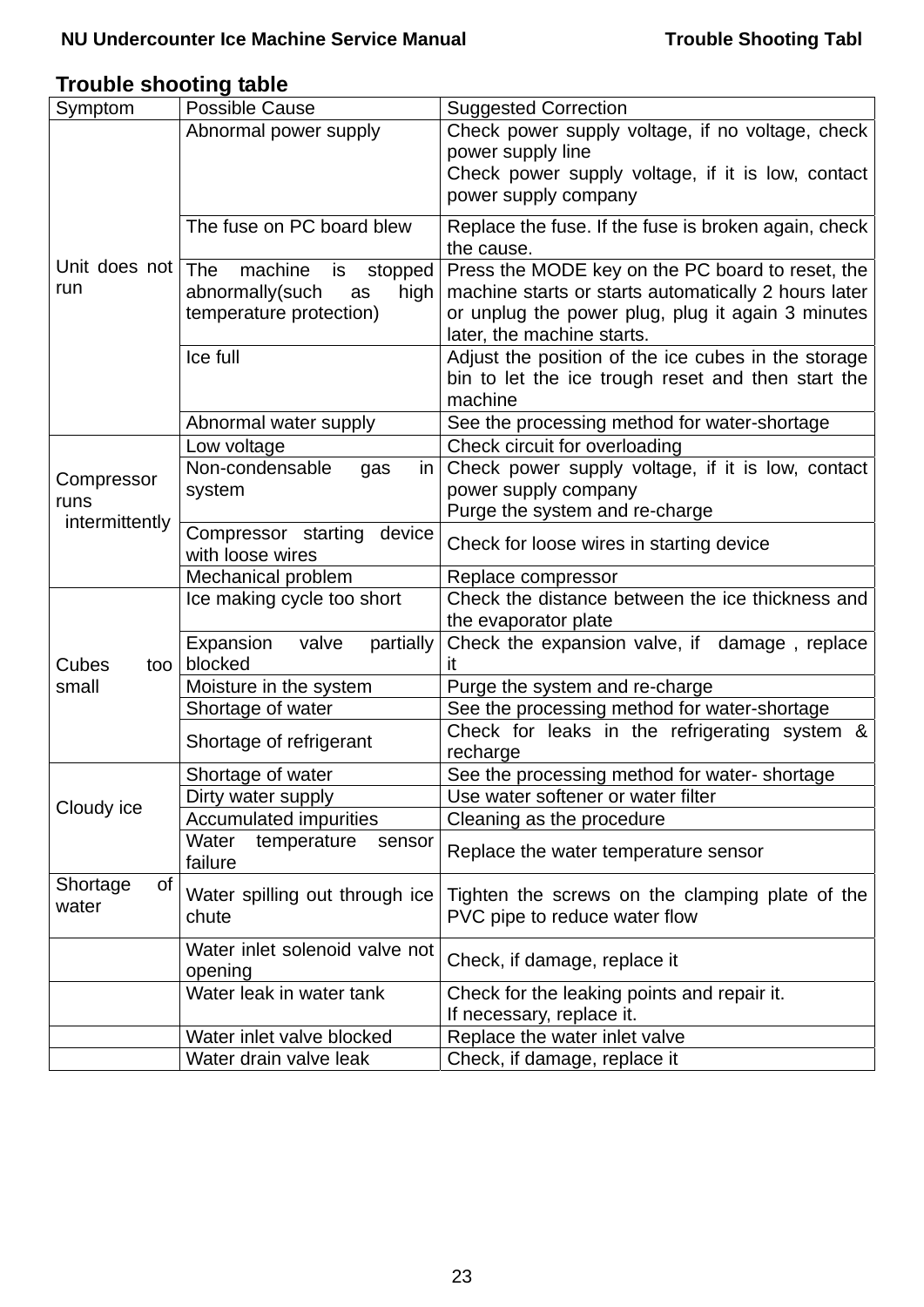## **Trouble shooting table**

| Symptom                                  | <b>Possible Cause</b>                     | <b>Suggested Correction</b>                                  |
|------------------------------------------|-------------------------------------------|--------------------------------------------------------------|
| Irregular<br>cubes<br>size & some cloudy | Spray pipe blocked                        | Clean the spray pipe                                         |
|                                          | Shortage of water                         | method<br>processing<br>for<br>See<br>the<br>water-shortage  |
|                                          | Machine unlevel                           | Level the machine as required                                |
|                                          | Water temperature sensor failure          | Replace the water temperature sensor                         |
| Decreased<br>ice<br>capacity             | Inefficient compressor                    | Replace the compressor                                       |
|                                          | Water valve leak                          | Check, if damage, replace it                                 |
|                                          | Spray pipe blocked                        | Check, if blocked, clean it.                                 |
|                                          | Non-condensable gas in system             | Vacuum and re-charge                                         |
|                                          | <b>Bad ventilation</b>                    | Improve ventilation or put the machine                       |
|                                          |                                           | to the good ventilation place                                |
|                                          | Too much dust on air filter               | Clean the air filter, if needed, replace it.                 |
|                                          | Expansion valve partially blocked         | Check, if damage, replace it                                 |
|                                          | Defrost valve leaking                     | charged volume,<br>Change<br>release                         |
|                                          |                                           | slowly                                                       |
|                                          | Refrigerant over charge                   | Vacuum and re-charge according to the                        |
|                                          | Shortage of refrigerant                   | nameplate                                                    |
|                                          | Discharge pressure too high or<br>too low | Check for the cause<br>of<br>incorrect<br>discharge pressure |
|                                          |                                           |                                                              |
|                                          | Defrost valve blocked<br>or not           |                                                              |
|                                          | open                                      | Check, if damage, replace it                                 |
| Unit doesn't defrost<br>or no ice        | PC board Failure                          | Check, if damage, replace it                                 |
|                                          |                                           |                                                              |
|                                          | Defrost valve not opening                 | Check, if damage, replace it                                 |
|                                          | Water inlet solenoid valve not            | Check, if damage, replace it                                 |
|                                          | opening                                   |                                                              |
| Incorrect discharge                      | Inoperative condenser sensor              | Check, if damage, replace it                                 |
|                                          |                                           | Check whether the refrigeration system                       |
|                                          | Too<br>much<br>less<br>charged<br>or      | is leakage                                                   |
| pressure                                 | refrigerant, or non-refrigerant gas       | Vacuum and re-charge according to the                        |
|                                          | was charged                               | nameplate and the requirement from                           |
|                                          |                                           | <b>Scotsman Company</b>                                      |
|                                          | Inoperative PC board                      | Check, if damage, replace it                                 |
| Excessive water on<br>unit base          | Water system leak                         | Check for the leaking points and repair                      |
|                                          |                                           | it. If necessary, replace it.                                |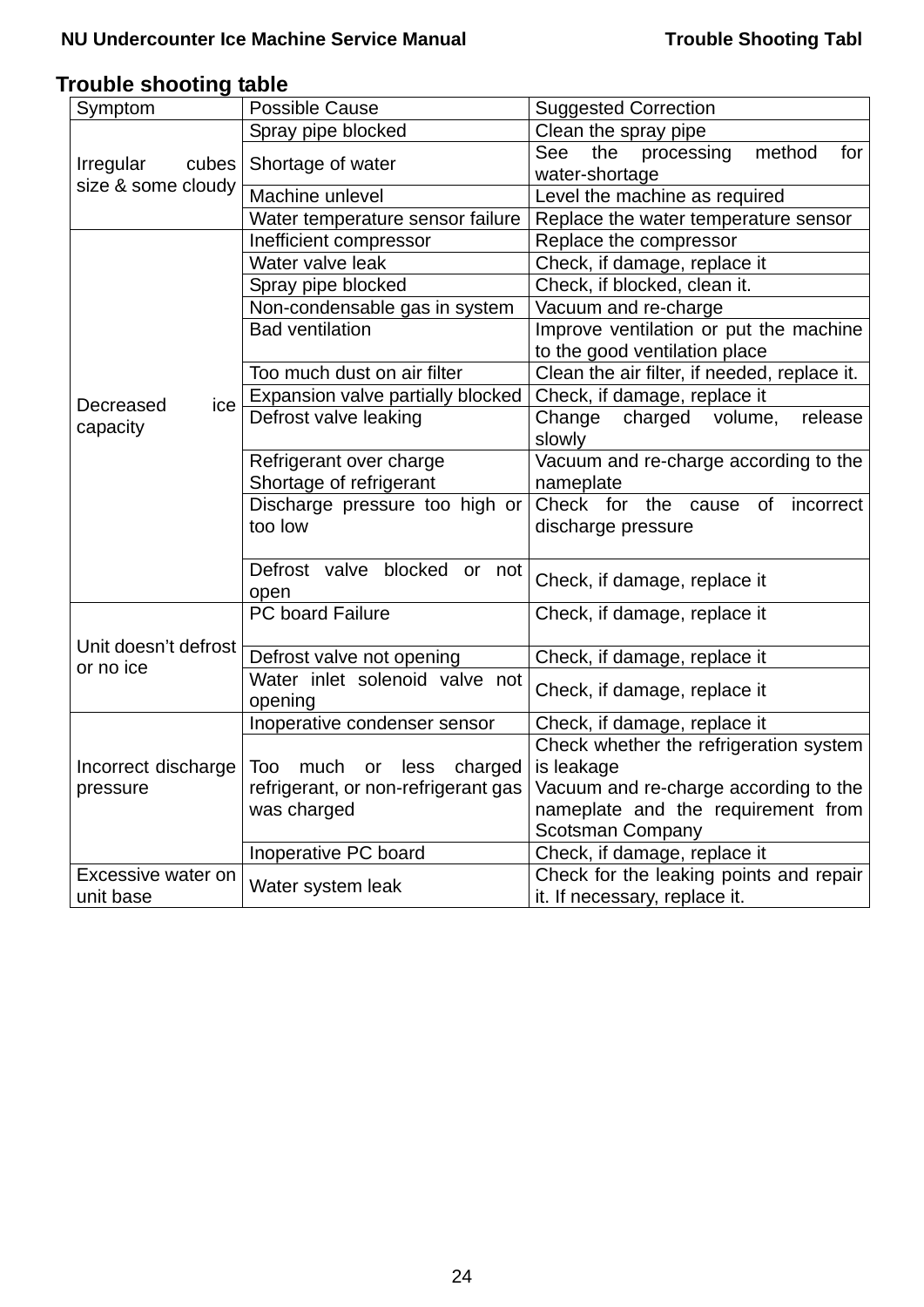### **Clean and maintenance General**

The periods and the procedures for maintenance and cleaning can be adjusted.

Cleaning, especially, depends upon local water and ambient conditions and the ice volume produced. Each ice machine must be maintained individually in accordance with its particular location requirements.

#### **Note:**

Cleaning should be varied according the local water quality and the operating condition of each ice machine. Check frequently cleanliness of ice cubes and the components of the water system before and after cleaning to determine the cleaning frequency and procedures needed.

#### **Ice-making System Maintenance description**

The following maintenance on the ice machine should be scheduled at least two times per year:

- 1. Unplug the power plug at the end of the defrost cycle.
- 2. Check and clean the water inlet strainer.
- 3. Check that the ice machine is leveled in side to side and in front to rear directions.
- 4. Use special ice machine cleaning liquid to clean water system, evaporator and ice storage bin.
- 5. When air cooled icemaker stops, can remove the air filter.
- 6. Check for water leaks and tighten drain pipe. Pour water into storage bin to verify whether the drain pipe is Smooth and clean.
- 7. Check for refrigerant leaks.
- 8. Check size, condition and quality of ice cubes. Perform adjustment of cube size control as required.

## **Water System Cleaning**

### **Cleaning**

1. Prepare special cleaning solution for the ice machine in a plastic container.

### **Warning:**

Before opening cleaning solution, must check the instruction of the cleaning solution in order to avoid damage.

#### **Note:**

Cleaning solution for ice machine is corrosive. If it splashing on your mouth can cause mouth burns, So don't make it splash. In case cleaning solution splashes on your mouth or eyes, use a lot of water or milk to wash and should go to hospital immediately. When washing the external surface, children are not allowed to close.

Cleaning solution should be kept away from children.

- 2. Scoop out all the ice cubes stored into the bin to prevent them from being contaminated with the cleaning solution.
- 3. Use a brush to take some cleaning solution to dissolve the impurity material on the ice module of the evaporator and clean scale deposit.
- 4. Pour the cleaning solution into the water trough of the ice machine.
- 5. Turn on the power switch, press "clean button" and hold for 5 seconds, let the machine go to the Cleaning and rinsing procedure (Cleaning RED light will blink fast), all cleaning and rinsing time is about 40 minutes. After cleaning and rinsing procedure finished, the cleaning RED light will blink slowly.
- 6. Remove the water spray pipe and the water trough to wash them separately (if necessary).
- 7. Turn off the power switch after cleaning and rinsing process finished. Turn on the power switch again, the ice machine starts freezing cycle normally.

## **Sanitizing**

#### **Warning:**

**Never mix the cleaning solution with the sanitizer.**

- 1. Do sanitizing after cleaning operation for the ice machine:
- 2. Prepare a plastic container, use warm water of 45-50℃ (113°F-122°F) to dilute the cleaning sanitizer.
- 3. Pour the sanitizer into the water trough of the ice machine.
- 4. Turn on the power switch, press "clean button" and hold for 5 seconds, let the machine go into the cleaning and rinsing procedure (Cleaning RED light will blink fast), all cleaning and rinsing time is about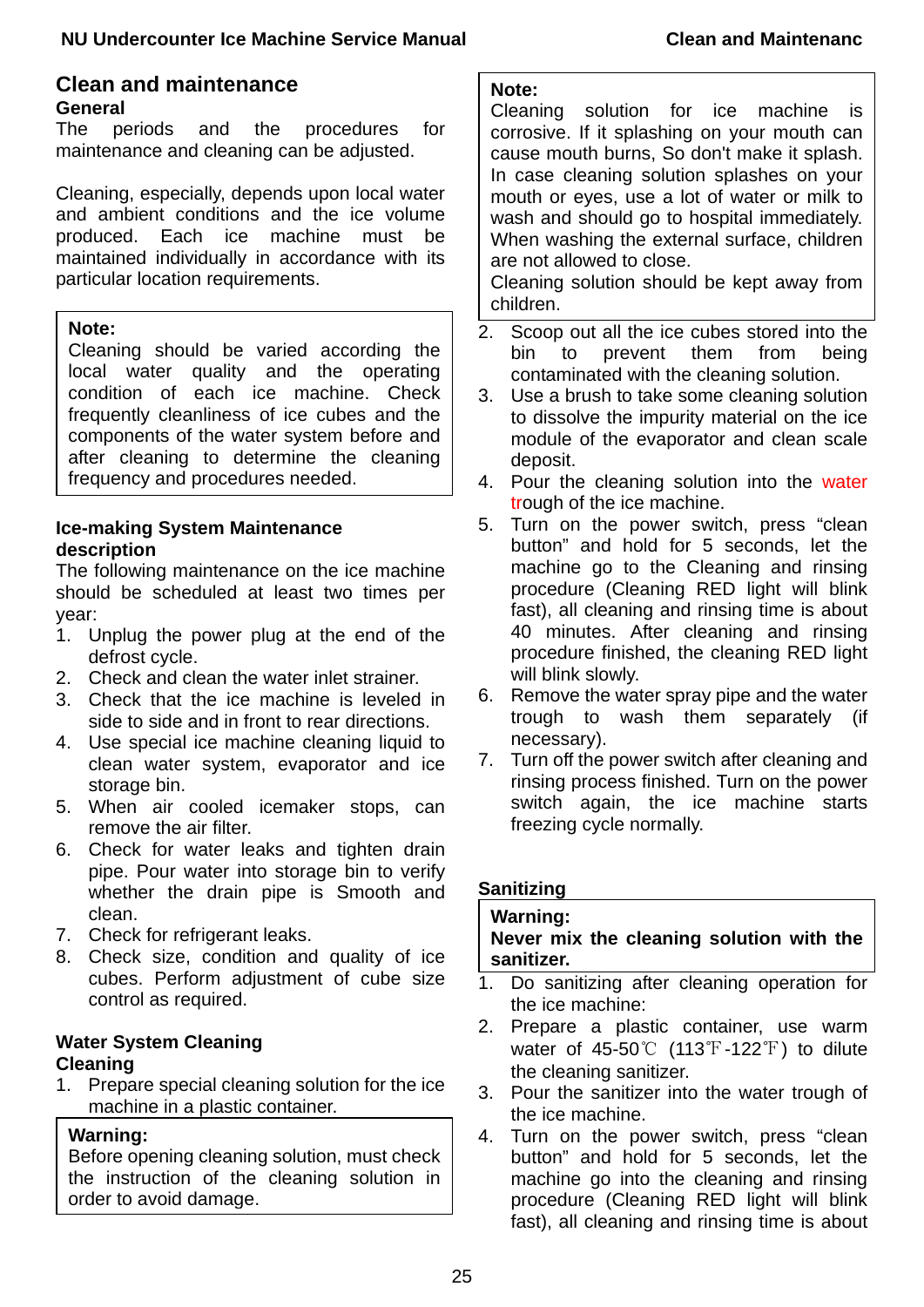#### **NU Undercounter Ice Machine Service Manual Clean and Maintenanc**

40 minutes. After cleaning and rinsing procedure finished, the cleaning RED light will blink slowly.

5. At the end of the freezing cycle, make sure of proper quality and cleanness of the ice cubes and that, they do not have any acid taste.

#### **Note:**

If the ice is cloudy and sour, use hot water to dissolve them and pour them to the safety place appointed in order to avoid eating by mistake which may cause injury.

Wipe clean and rinse the inner surfaces of the storage bin.

#### **Note:**

To prevent the accumulation of undesirable bacterial, it is necessary to sanitize the interior of the storage bin every week.

## **Winterizing Procedures**

#### **Important!**

Whenever the ice machine is taken out of operation during the winter months, the procedure below must be performed. Failure to do so may cause serious damage and will void all warranties.

- 1. Check the ice machine, if ice is being made, initiate harvest or wait for freezing cycle end.
- 2. At the beginning of harvest, cut off the water supply to the ice machine.
- 3. At the end of harvest, cut off the power switch and drain water in the system completely as far as possible.
- 4. Take out all of the ice in the storage bin and discard.